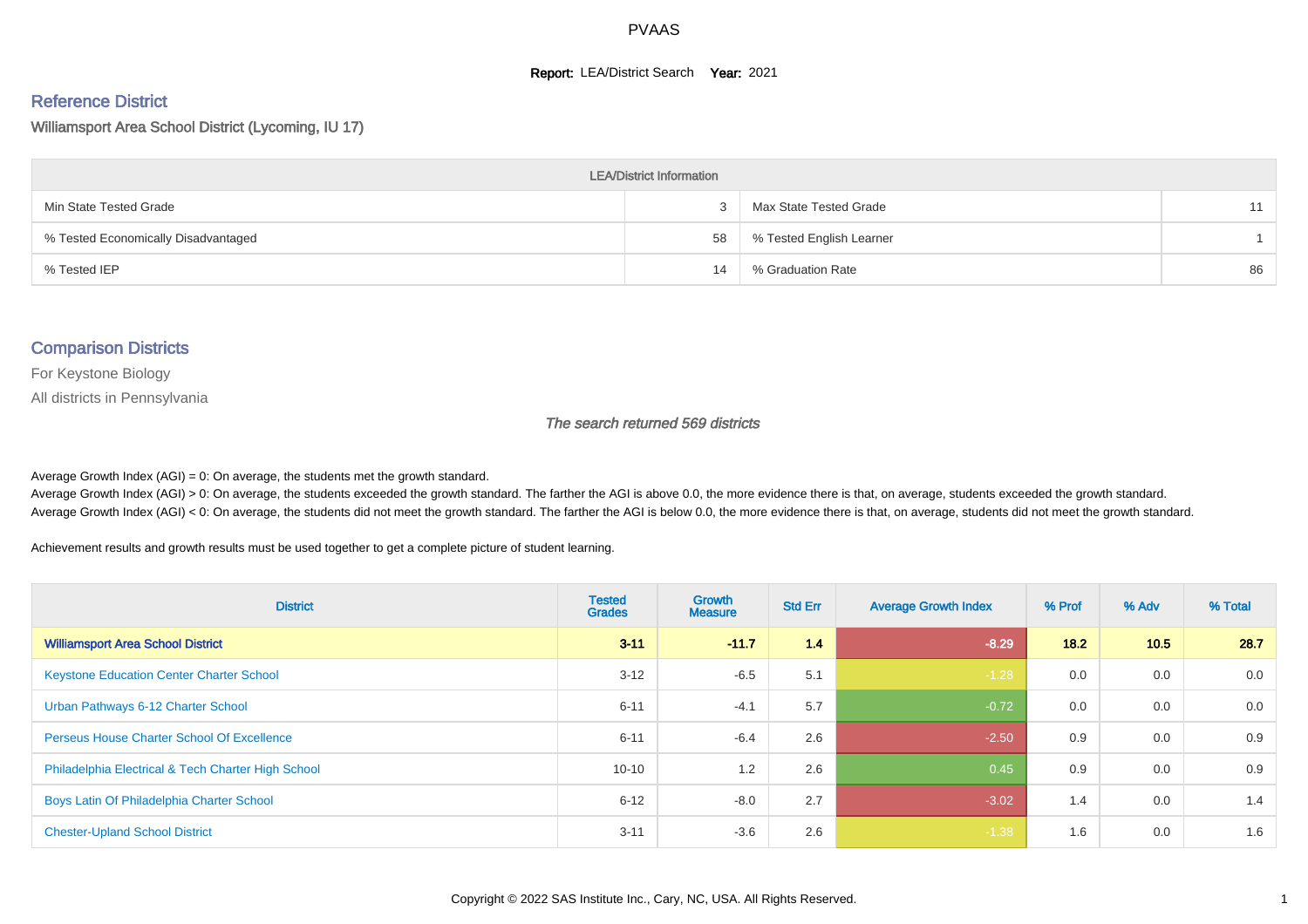| <b>District</b>                                                       | <b>Tested</b><br><b>Grades</b> | Growth<br><b>Measure</b> | <b>Std Err</b> | <b>Average Growth Index</b> | % Prof | % Adv  | % Total |
|-----------------------------------------------------------------------|--------------------------------|--------------------------|----------------|-----------------------------|--------|--------|---------|
| <b>Williamsport Area School District</b>                              | $3 - 11$                       | $-11.7$                  | 1.4            | $-8.29$                     | $18.2$ | $10.5$ | 28.7    |
| <b>Aliquippa School District</b>                                      | $3 - 11$                       | $-20.0$                  | 3.6            | $-5.54$                     | 1.7    | 0.0    | 1.7     |
| <b>Innovative Arts Academy Charter School</b>                         | $6 - 11$                       | $-7.2$                   | 2.5            | $-2.83$                     | 2.0    | 0.0    | 2.0     |
| <b>Chester Charter Scholars Academy Charter School</b>                | $3 - 12$                       | $-6.2$                   | 3.3            | $-1.88$                     | 2.2    | 0.0    | $2.2\,$ |
| La Academia Partnership Charter School                                | $6 - 11$                       | $-15.5$                  | 5.7            | $-2.70$                     | 2.3    | 0.0    | 2.3     |
| People For People Charter School                                      | $3 - 12$                       | 6.4                      | 5.6            | 1.15                        | 2.4    | 0.0    | 2.4     |
| <b>Sto-Rox School District</b>                                        | $3 - 10$                       | $-7.0$                   | $3.5\,$        | $-1.99$                     | 3.2    | 0.0    | $3.2\,$ |
| <b>Mastery Charter School - Gratz Campus</b>                          | $7 - 10$                       | $-9.5$                   | 4.6            | $-2.09$                     | 0.0    | 3.4    | 3.4     |
| <b>Universal Audenried Charter School</b>                             | $9 - 11$                       | $-3.8$                   | 2.5            | $-1.53$                     | 3.0    | 0.5    | $3.5\,$ |
| <b>Tech Freire Charter School</b>                                     | $9 - 11$                       | 0.7                      | $2.5\,$        | 0.27                        | 3.6    | 0.0    | $3.6\,$ |
| <b>York City School District</b>                                      | $3 - 12$                       | $-17.7$                  | 1.8            | $-10.05$                    | 3.2    | 0.7    | 3.9     |
| <b>Clairton City School District</b>                                  | $3 - 11$                       | $-1.6$                   | 5.0            | $-0.32$                     | 3.8    | 0.5    | 4.4     |
| Aspira Bilingual Cyber Charter School                                 | $3 - 11$                       | 5.1                      | 5.8            | 0.87                        | 4.8    | 0.0    | 4.8     |
| <b>Claysburg-Kimmel School District</b>                               | $3 - 11$                       | $-1.2$                   | 5.2            | $-0.22$                     | 5.0    | 0.0    | $5.0\,$ |
| <b>West Side CTC</b>                                                  | $9 - 10$                       | $-32.0$                  | 3.9            | $-8.16$                     | 5.9    | 0.0    | $5.9\,$ |
| <b>Allentown City School District</b>                                 | $3 - 12$                       | $-16.9$                  | 1.4            | $-12.37$                    | 5.9    | 0.4    | 6.3     |
| Morrisville Borough School District                                   | $3 - 11$                       | $-13.1$                  | 3.7            | $-3.52$                     | 4.9    | 1.6    | 6.6     |
| <b>Belmont Charter School</b>                                         | $3 - 10$                       | 2.2                      | 3.4            | 0.64                        | 5.3    | 1.8    | $7.0\,$ |
| <b>Lawrence County CTC</b>                                            | $10 - 11$                      | $-9.8$                   | 3.7            | $-2.68$                     | 7.3    | 0.0    | 7.3     |
| <b>Propel Charter School-Homestead</b>                                | $3 - 11$                       | $-5.0$                   | 3.9            | $-1.27$                     | 7.3    | 0.0    | $7.3$   |
| <b>Turkeyfoot Valley Area School District</b>                         | $3 - 12$                       | $-15.4$                  | 5.8            | $-2.66$                     | 3.8    | 3.8    | $7.6\,$ |
| Preparatory Charter School Of Mathematics, Science, Tech, And Careers | $9 - 10$                       | $-5.1$                   | 2.5            | $-2.03$                     | 6.3    | 1.4    | 7.7     |
| <b>Propel Charter School-Montour</b>                                  | $3 - 10$                       | $-3.4$                   | 3.6            | $-0.93$                     | 7.7    | 0.0    | $7.7$   |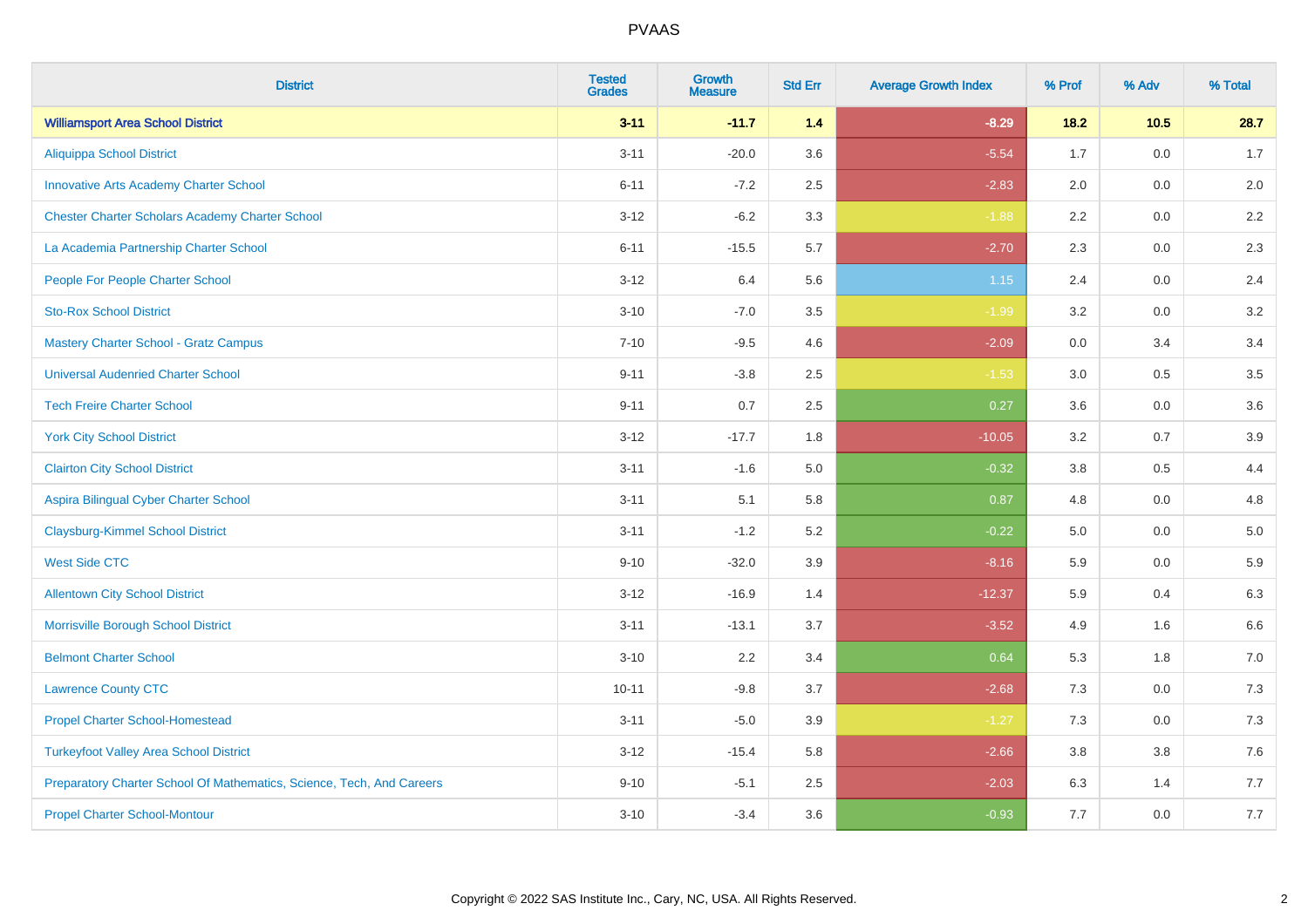| <b>District</b>                                   | <b>Tested</b><br><b>Grades</b> | <b>Growth</b><br><b>Measure</b> | <b>Std Err</b> | <b>Average Growth Index</b> | % Prof | % Adv   | % Total |
|---------------------------------------------------|--------------------------------|---------------------------------|----------------|-----------------------------|--------|---------|---------|
| <b>Williamsport Area School District</b>          | $3 - 11$                       | $-11.7$                         | 1.4            | $-8.29$                     | $18.2$ | 10.5    | 28.7    |
| <b>Harrisburg City School District</b>            | $3 - 11$                       | $-0.2$                          | 2.0            | $-0.11$                     | 6.0    | 2.0     | 8.0     |
| Propel Charter School - Braddock Hills            | $3 - 11$                       | $-2.1$                          | 3.3            | $-0.63$                     | 4.8    | 3.2     | 8.1     |
| Lincoln Leadership Academy Charter School         | $3 - 12$                       | $-7.4$                          | 3.7            | $-1.99$                     | 6.4    | 2.1     | 8.5     |
| Dr Robert Ketterer Charter School Inc             | $6 - 12$                       | 7.1                             | 4.3            | 1.66                        | 7.3    | 1.7     | 9.0     |
| <b>Shade-Central City School District</b>         | $3 - 11$                       | $-14.6$                         | 4.0            | $-3.68$                     | 9.6    | 0.0     | 9.6     |
| <b>Executive Education Academy Charter School</b> | $3 - 10$                       | $-14.6$                         | 3.0            | $-4.81$                     | 8.5    | 1.2     | 9.8     |
| <b>Tacony Academy Charter School</b>              | $3 - 11$                       | $-12.9$                         | 3.3            | $-3.90$                     | 8.6    | 1.4     | 10.0    |
| <b>KIPP Dubois Charter School</b>                 | $9 - 10$                       | $-3.0$                          | 3.1            | $-0.95$                     | 10.0   | 0.0     | 10.0    |
| <b>Sugar Valley Rural Charter School</b>          | $3 - 11$                       | $-3.6$                          | 3.7            | $-0.98$                     | 10.3   | 0.0     | 10.3    |
| <b>Woodland Hills School District</b>             | $3 - 12$                       | $-4.2$                          | 2.5            | $-1.66$                     | 10.1   | 1.4     | 11.5    |
| <b>Greater Johnstown School District</b>          | $3 - 11$                       | $-3.5$                          | 2.4            | $-1.45$                     | 10.3   | 1.3     | 11.5    |
| Esperanza Cyber Charter School                    | $3 - 11$                       | 7.1                             | 6.1            | $1.15$                      | 8.8    | 2.9     | 11.8    |
| New Kensington-Arnold School District             | $3 - 11$                       | $-5.8$                          | 3.2            | $-1.80$                     | 10.8   | 1.2     | 12.0    |
| <b>Big Beaver Falls Area School District</b>      | $3 - 11$                       | $-17.9$                         | 2.8            | $-6.27$                     | 9.4    | 2.8     | 12.2    |
| <b>Multicultural Academy Charter School</b>       | $9 - 11$                       | 6.0                             | 3.4            | 1.77                        | 12.3   | $0.0\,$ | 12.3    |
| <b>Norristown Area School District</b>            | $3 - 12$                       | $-25.4$                         | 1.7            | $-15.35$                    | 10.6   | 1.8     | 12.4    |
| Community Academy Of Philadelphia Charter School  | $3 - 11$                       | 0.1                             | 2.6            | 0.06                        | 9.7    | 2.6     | 12.4    |
| <b>Mastery Charter School - Thomas Campus</b>     | $3 - 10$                       | 7.9                             | 5.7            | 1.39                        | 12.5   | 0.0     | 12.5    |
| <b>Lancaster School District</b>                  | $3 - 12$                       | $-10.0$                         | 1.4            | $-7.22$                     | 9.0    | 3.9     | 12.8    |
| Mastery Charter School - Shoemaker Campus         | $7 - 10$                       | $-2.3$                          | 2.8            | $-0.81$                     | 10.1   | 3.7     | 13.8    |
| <b>Steelton-Highspire School District</b>         | $3 - 11$                       | $-5.3$                          | 3.2            | $-1.65$                     | 13.9   | $0.0\,$ | 13.9    |
| <b>Tussey Mountain School District</b>            | $3 - 12$                       | $-13.0$                         | 3.3            | $-3.93$                     | 11.1   | 3.2     | 14.3    |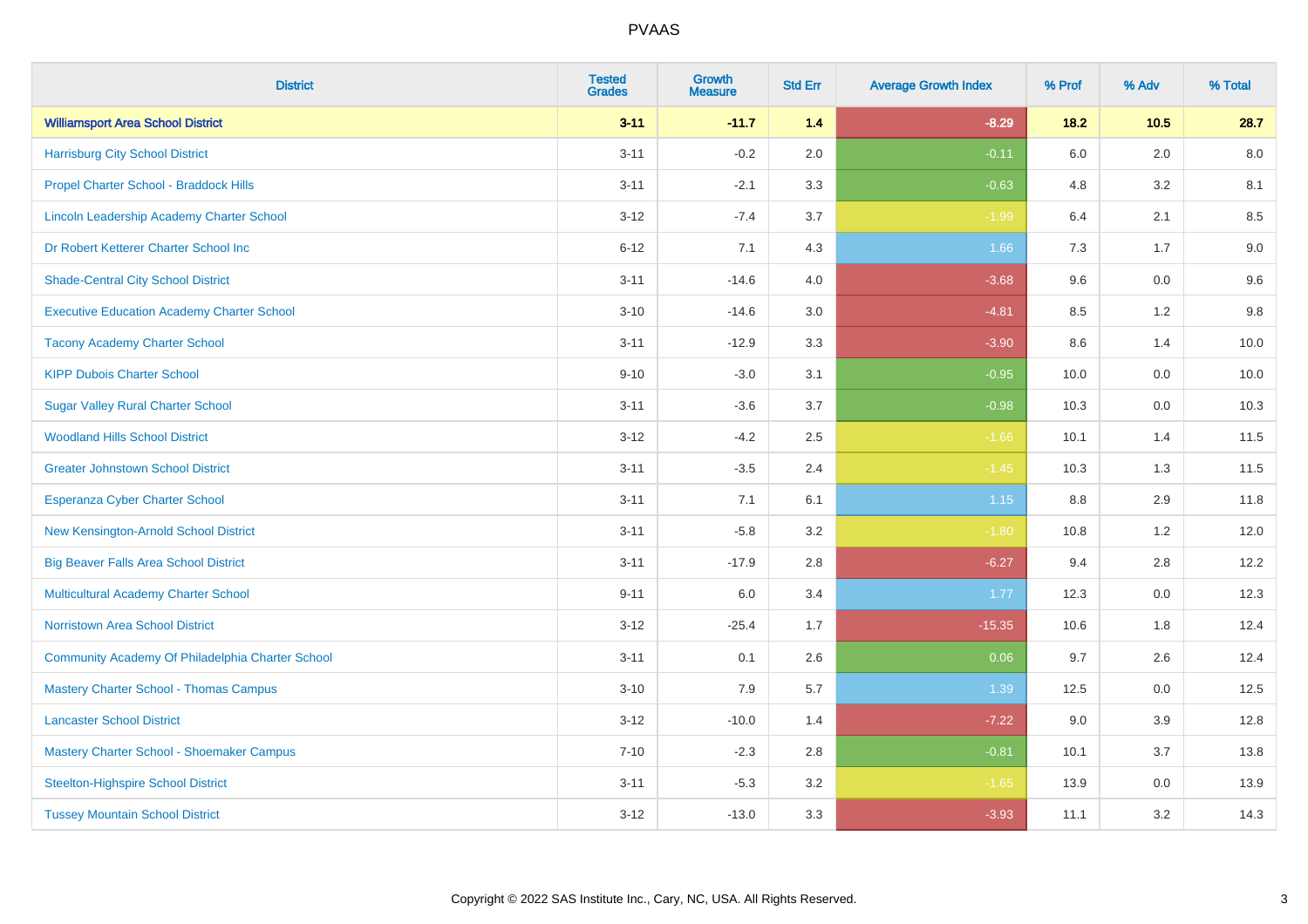| <b>District</b>                          | <b>Tested</b><br><b>Grades</b> | Growth<br><b>Measure</b> | <b>Std Err</b> | <b>Average Growth Index</b> | % Prof | % Adv   | % Total |
|------------------------------------------|--------------------------------|--------------------------|----------------|-----------------------------|--------|---------|---------|
| <b>Williamsport Area School District</b> | $3 - 11$                       | $-11.7$                  | 1.4            | $-8.29$                     | $18.2$ | $10.5$  | 28.7    |
| <b>Shenandoah Valley School District</b> | $3 - 11$                       | $-4.5$                   | 3.5            | $-1.29$                     | 14.3   | $0.0\,$ | 14.3    |
| <b>Cornell School District</b>           | $3 - 11$                       | $-5.5$                   | 4.6            | $-1.20$                     | 11.3   | 3.2     | 14.5    |
| <b>Washington School District</b>        | $3 - 11$                       | $-15.9$                  | 2.9            | $-5.44$                     | 12.9   | 1.7     | 14.7    |
| <b>Hanover Area School District</b>      | $3 - 11$                       | $-14.7$                  | 4.7            | $-3.13$                     | 12.1   | 3.0     | 15.2    |
| Imhotep Institute Charter High School    | $9 - 11$                       | $-17.6$                  | 5.8            | $-3.03$                     | 15.4   | 0.0     | 15.4    |
| <b>Blacklick Valley School District</b>  | $3 - 11$                       | $-0.9$                   | 3.9            | $-0.23$                     | 7.7    | 7.7     | 15.4    |
| <b>Coatesville Area School District</b>  | $3 - 11$                       | $-9.5$                   | 1.6            | $-5.81$                     | 12.8   | 3.3     | 16.2    |
| <b>Rochester Area School District</b>    | $3 - 11$                       | $-5.7$                   | 3.9            | $-1.45$                     | 14.9   | 2.1     | 17.0    |
| <b>Muhlenberg School District</b>        | $3 - 10$                       | $-17.8$                  | 1.9            | $-9.34$                     | 12.4   | 4.6     | 17.0    |
| <b>City CHS</b>                          | $10 - 11$                      | $-5.6$                   | 2.4            | $-2.34$                     | 15.9   | 1.5     | 17.4    |
| Esperanza Academy Charter School         | $4 - 11$                       | 2.1                      | 2.1            | 1.01                        | 14.2   | 3.6     | 17.8    |
| <b>Wilkes-Barre Area School District</b> | $3 - 11$                       | $-12.4$                  | 2.4            | $-5.18$                     | 14.2   | 3.7     | 17.9    |
| <b>Sharon City School District</b>       | $3 - 11$                       | $-6.5$                   | 2.3            | $-2.79$                     | 13.1   | $5.0\,$ | 18.1    |
| <b>Bristol Township School District</b>  | $3 - 11$                       | $-7.4$                   | 1.4            | $-5.32$                     | 13.8   | 4.6     | 18.4    |
| <b>Mcguffey School District</b>          | $3 - 11$                       | $-12.1$                  | 3.0            | $-4.06$                     | 12.8   | 5.9     | 18.6    |
| <b>Burgettstown Area School District</b> | $3 - 11$                       | $-11.2$                  | 3.2            | $-3.46$                     | 16.0   | 2.7     | 18.7    |
| <b>Columbia Borough School District</b>  | $3 - 12$                       | $-1.1$                   | 3.6            | $-0.31$                     | 17.2   | 1.7     | 19.0    |
| <b>Achievement House Charter School</b>  | $7 - 11$                       | $-8.2$                   | 3.6            | $-2.28$                     | 16.7   | 2.8     | 19.4    |
| New Castle Area School District          | $3 - 12$                       | $-13.6$                  | 2.3            | $-5.99$                     | 17.6   | 2.0     | 19.5    |
| <b>Frazier School District</b>           | $3 - 11$                       | $-18.9$                  | 3.4            | $-5.49$                     | 18.3   | 1.4     | 19.7    |
| <b>West Mifflin Area School District</b> | $3 - 12$                       | $-11.9$                  | 2.5            | $-4.77$                     | 15.9   | 4.0     | 19.9    |
| <b>Erie City School District</b>         | $3 - 12$                       | $-4.5$                   | 1.4            | $-3.09$                     | 13.4   | 6.7     | 20.1    |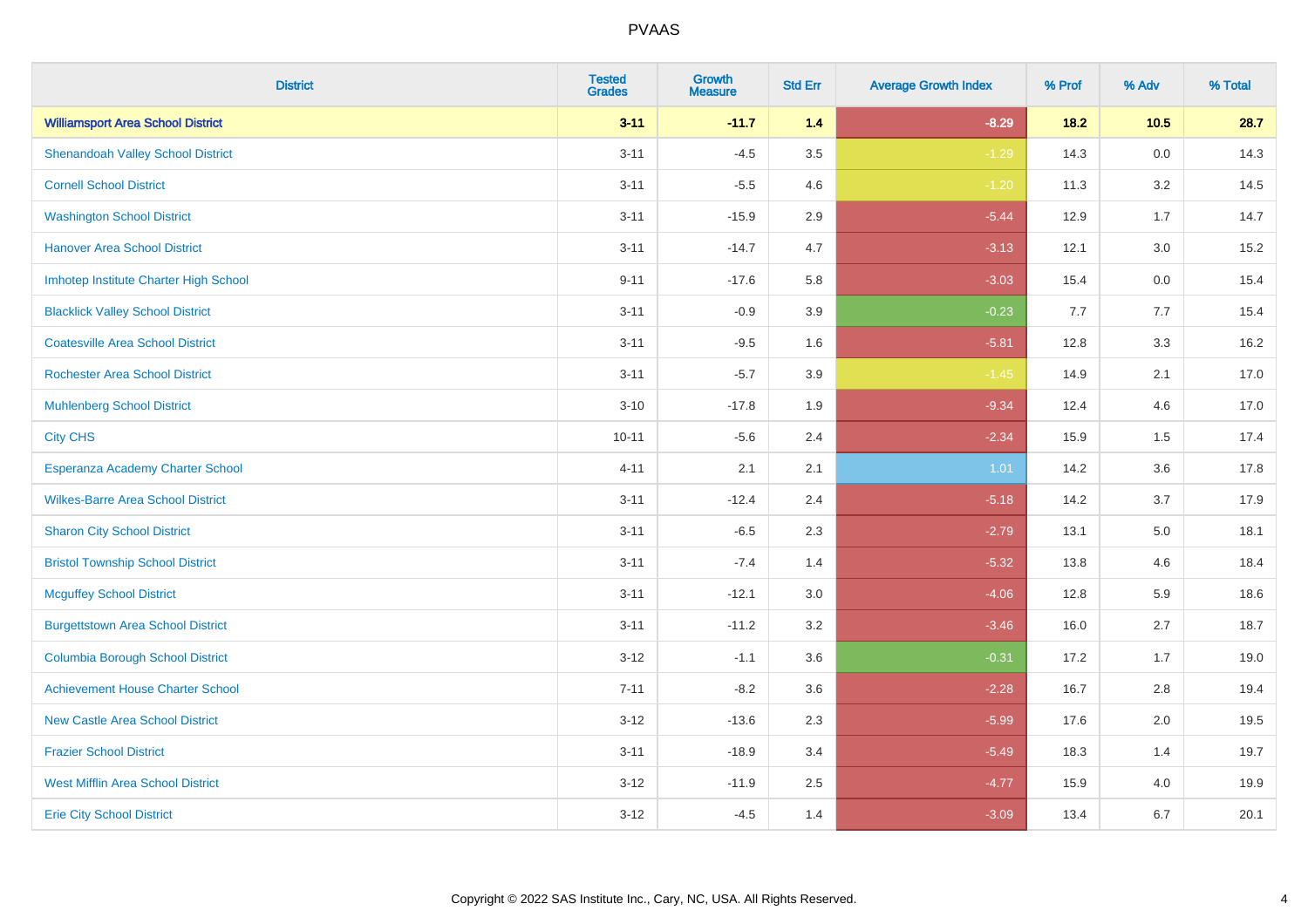| <b>District</b>                                         | <b>Tested</b><br><b>Grades</b> | Growth<br><b>Measure</b> | <b>Std Err</b> | <b>Average Growth Index</b> | % Prof | % Adv   | % Total |
|---------------------------------------------------------|--------------------------------|--------------------------|----------------|-----------------------------|--------|---------|---------|
| <b>Williamsport Area School District</b>                | $3 - 11$                       | $-11.7$                  | 1.4            | $-8.29$                     | $18.2$ | $10.5$  | 28.7    |
| <b>Dunmore School District</b>                          | $3 - 11$                       | $-12.2$                  | 2.7            | $-4.51$                     | 15.0   | 5.3     | 20.4    |
| Jefferson County-Dubois AVTS                            | $9 - 11$                       | $-11.7$                  | 3.1            | $-3.72$                     | 17.6   | 2.8     | 20.4    |
| Mastery Charter School - Pickett Campus                 | $6 - 10$                       | 2.7                      | 4.2            | 0.65                        | 20.6   | $0.0\,$ | 20.6    |
| <b>MaST Community Charter School II</b>                 | $3 - 10$                       | 1.4                      | 3.0            | 0.45                        | 16.1   | 4.6     | 20.7    |
| <b>Farrell Area School District</b>                     | $3 - 11$                       | $-1.9$                   | 4.2            | $-0.44$                     | 9.3    | 11.6    | 20.9    |
| <b>William Penn School District</b>                     | $3 - 12$                       | 7.0                      | 1.9            | 3.61                        | 14.0   | 7.2     | 21.3    |
| Hope For Hyndman Charter School                         | $3 - 11$                       | 5.1                      | 5.8            | 0.88                        | 14.3   | 7.1     | 21.4    |
| <b>Lebanon School District</b>                          | $3 - 11$                       | $-1.2$                   | 1.9            | $-0.63$                     | 15.2   | 6.4     | 21.6    |
| <b>Carbon Career &amp; Technical Institute</b>          | $9 - 11$                       | $-9.3$                   | 3.2            | $-2.92$                     | 19.6   | 2.2     | 21.7    |
| <b>Williams Valley School District</b>                  | $3 - 11$                       | 2.6                      | 3.7            | 0.69                        | 17.0   | 5.1     | 22.0    |
| <b>Southeast Delco School District</b>                  | $3 - 10$                       | 3.9                      | 3.5            | 1.12                        | 18.6   | 3.4     | 22.0    |
| <b>Williamsburg Community School District</b>           | $3 - 11$                       | $-16.9$                  | 4.1            | $-4.14$                     | 22.4   | 0.0     | 22.4    |
| <b>Antietam School District</b>                         | $3 - 10$                       | $-9.5$                   | 3.7            | $-2.57$                     | 20.9   | 1.5     | 22.4    |
| <b>Pittsburgh School District</b>                       | $3 - 11$                       | $-13.0$                  | 1.1            | $-12.25$                    | 16.1   | 6.5     | 22.6    |
| <b>Mount Carmel Area School District</b>                | $3 - 11$                       | $-7.9$                   | 2.3            | $-3.38$                     | 18.2   | 4.4     | 22.6    |
| Columbia-Montour AVTS                                   | $9 - 10$                       | $-7.1$                   | 2.8            | $-2.52$                     | 19.5   | 3.2     | 22.7    |
| <b>Reading School District</b>                          | $3 - 11$                       | 4.3                      | 1.2            | 3.71                        | 16.8   | 6.0     | 22.8    |
| Philadelphia City School District                       | $3 - 12$                       | $-7.8$                   | 0.6            | $-13.43$                    | 16.4   | 6.5     | 22.9    |
| <b>Fannett-Metal School District</b>                    | $3 - 11$                       | $-22.3$                  | 4.8            | $-4.65$                     | 16.4   | 6.6     | 23.0    |
| <b>Redbank Valley School District</b>                   | $3 - 11$                       | $-7.5$                   | 3.1            | $-2.41$                     | 12.4   | 10.6    | 23.1    |
| Center For Student Learning Charter School At Pennsbury | $6 - 12$                       | $-3.3$                   | 6.0            | $-0.55$                     | 23.1   | 0.0     | 23.1    |
| <b>Greater Nanticoke Area School District</b>           | $3 - 12$                       | $-6.8$                   | 2.6            | $-2.58$                     | 15.2   | 8.9     | 24.1    |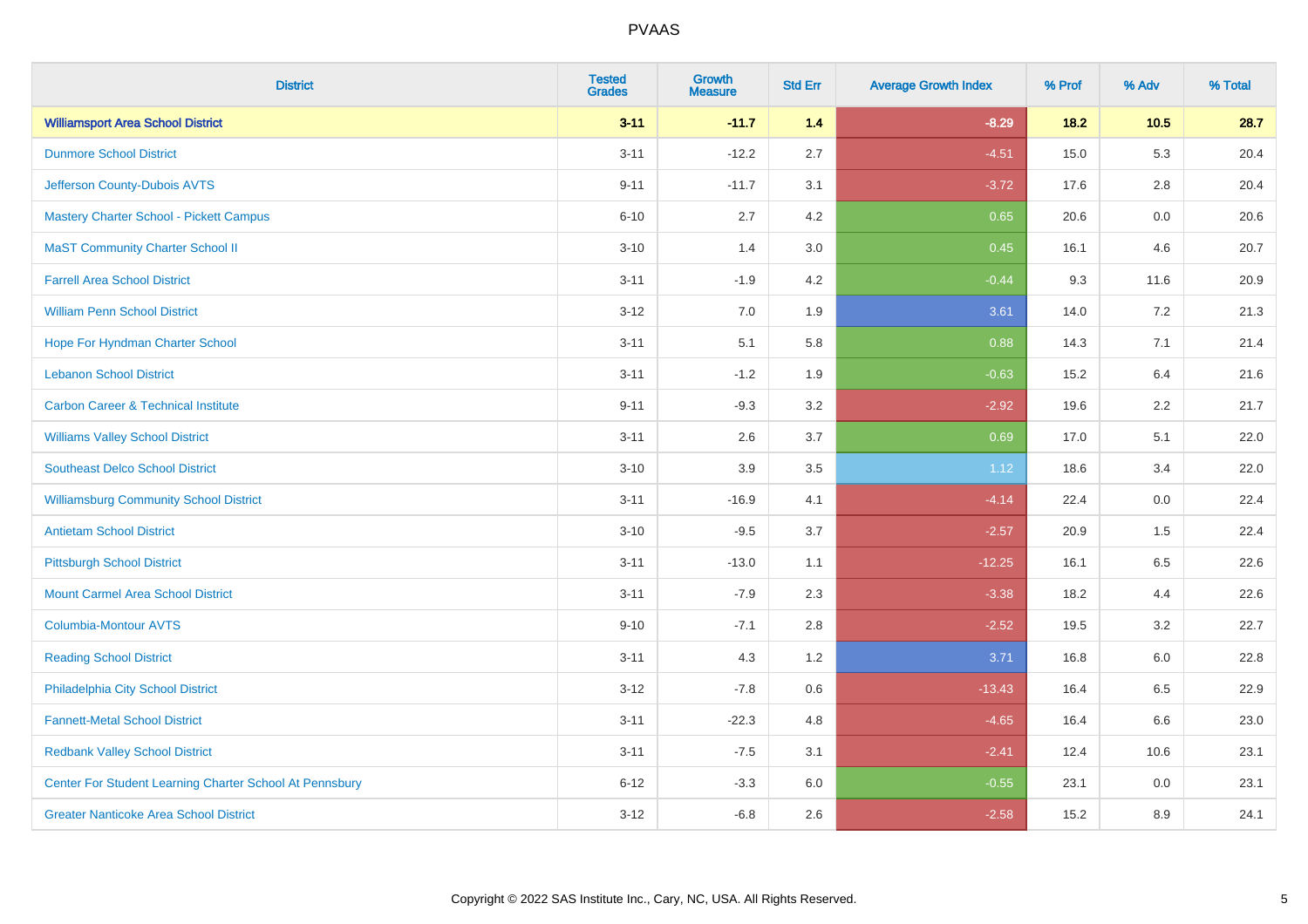| <b>District</b>                                   | <b>Tested</b><br><b>Grades</b> | <b>Growth</b><br><b>Measure</b> | <b>Std Err</b> | <b>Average Growth Index</b> | % Prof | % Adv   | % Total |
|---------------------------------------------------|--------------------------------|---------------------------------|----------------|-----------------------------|--------|---------|---------|
| <b>Williamsport Area School District</b>          | $3 - 11$                       | $-11.7$                         | 1.4            | $-8.29$                     | $18.2$ | 10.5    | 28.7    |
| <b>Tidioute Community Charter School</b>          | $3 - 11$                       | 0.8                             | 4.4            | 0.19                        | 18.1   | 6.9     | 25.0    |
| Maritime Academy Charter School                   | $3 - 10$                       | 13.2                            | 3.1            | 4.29                        | 24.0   | 1.3     | 25.3    |
| <b>Mckeesport Area School District</b>            | $3 - 12$                       | 4.6                             | 2.2            | 2.14                        | 21.1   | 4.4     | 25.5    |
| Philadelphia Academy Charter School               | $3 - 11$                       | $-14.7$                         | 2.7            | $-5.42$                     | 21.6   | 3.9     | 25.5    |
| <b>York Academy Regional Charter School</b>       | $3 - 11$                       | $-2.3$                          | 4.4            | $-0.52$                     | 23.5   | 2.0     | 25.5    |
| Jim Thorpe Area School District                   | $3 - 11$                       | $-10.9$                         | 2.4            | $-4.48$                     | 19.5   | 6.0     | 25.5    |
| Northern Lebanon School District                  | $3 - 11$                       | $-0.7$                          | 2.3            | $-0.29$                     | 18.8   | 6.8     | 25.6    |
| <b>Mount Union Area School District</b>           | $3 - 10$                       | $-2.5$                          | 2.8            | $-0.89$                     | 19.8   | 5.8     | 25.6    |
| <b>Penn Hills School District</b>                 | $3 - 11$                       | 0.0                             | 2.4            | 0.02                        | 18.4   | 7.1     | 25.6    |
| <b>Pottstown School District</b>                  | $3 - 12$                       | 2.0                             | 2.2            | 0.88                        | 19.4   | 6.2     | 25.6    |
| Mastery Charter School - Hardy Williams           | $3 - 11$                       | 6.6                             | 3.0            | 2.21                        | 24.7   | 1.2     | 25.9    |
| Pennsylvania Distance Learning Charter School     | $3 - 12$                       | $6.8\,$                         | 3.4            | 1.99                        | 19.8   | $6.2\,$ | 25.9    |
| Meyersdale Area School District                   | $3 - 11$                       | $-16.1$                         | 3.3            | $-4.94$                     | 20.3   | 5.8     | 26.1    |
| South Allegheny School District                   | $3 - 11$                       | $-0.9$                          | 3.1            | $-0.30$                     | 23.8   | 2.5     | 26.2    |
| <b>Mastery Charter High School-Lenfest Campus</b> | $7 - 11$                       | $-1.8$                          | 5.8            | $-0.30$                     | 26.3   | $0.0\,$ | 26.3    |
| <b>New Foundations Charter School</b>             | $3 - 11$                       | 0.6                             | 2.2            | 0.29                        | 22.4   | 4.0     | 26.4    |
| <b>York Co School Of Technology</b>               | $9 - 12$                       | $-10.9$                         | 1.6            | $-6.79$                     | 22.6   | 4.0     | 26.6    |
| <b>Central Cambria School District</b>            | $3 - 11$                       | $-12.7$                         | 2.3            | $-5.61$                     | 19.4   | 7.4     | 26.9    |
| <b>Roberto Clemente Charter School</b>            | $3 - 12$                       | $-3.3$                          | 4.1            | $-0.79$                     | 22.7   | 4.6     | 27.3    |
| <b>Carmichaels Area School District</b>           | $3 - 10$                       | $-7.0$                          | 3.1            | $-2.30$                     | 17.8   | 9.6     | 27.4    |
| <b>Moniteau School District</b>                   | $3 - 11$                       | $-11.8$                         | 2.9            | $-4.07$                     | 22.6   | 5.0     | 27.6    |
| <b>Scranton School District</b>                   | $3 - 12$                       | $-10.1$                         | 2.5            | $-4.04$                     | 20.0   | 7.7     | 27.7    |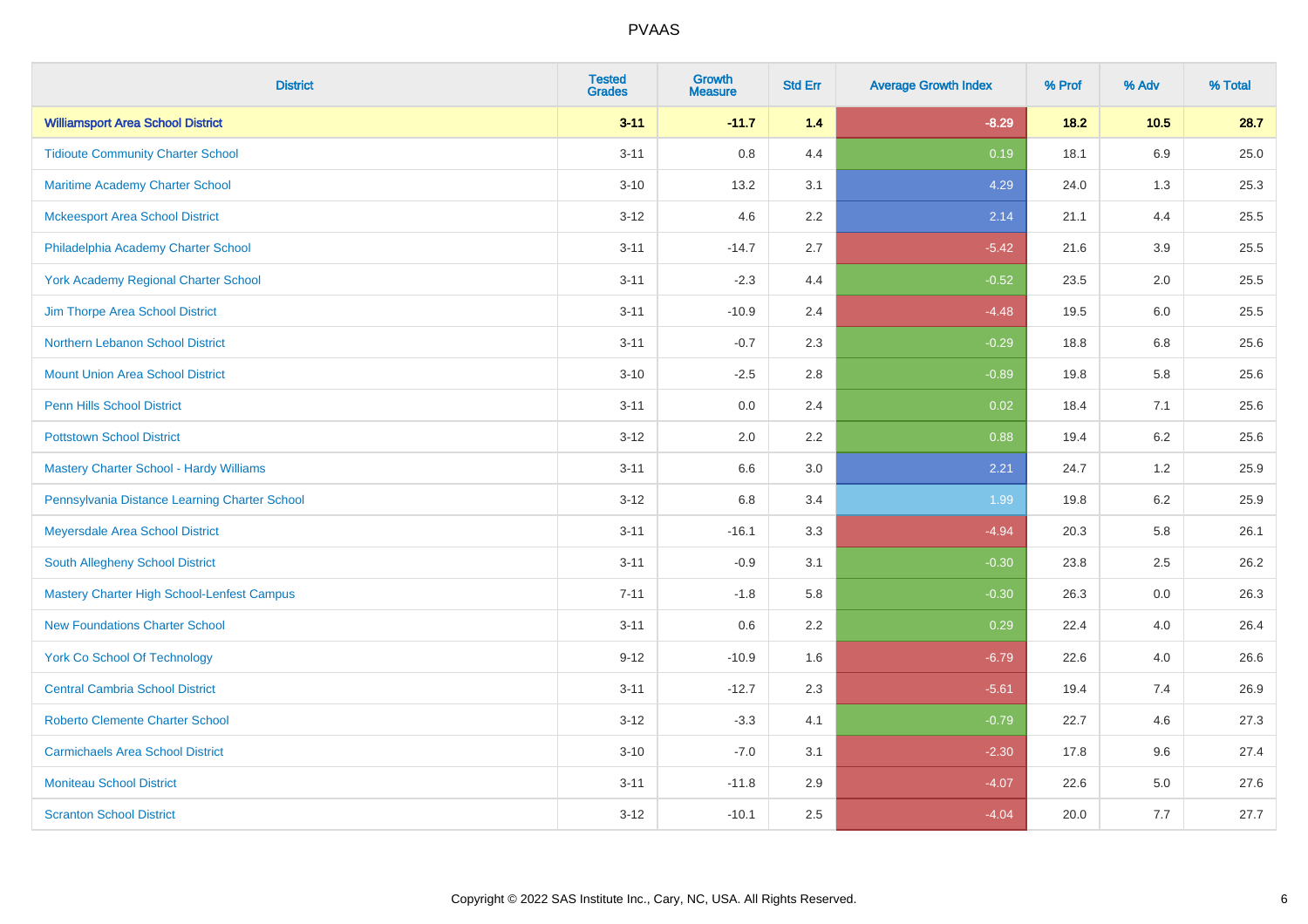| <b>District</b>                                   | <b>Tested</b><br><b>Grades</b> | <b>Growth</b><br><b>Measure</b> | <b>Std Err</b> | <b>Average Growth Index</b> | % Prof | % Adv   | % Total |
|---------------------------------------------------|--------------------------------|---------------------------------|----------------|-----------------------------|--------|---------|---------|
| <b>Williamsport Area School District</b>          | $3 - 11$                       | $-11.7$                         | 1.4            | $-8.29$                     | $18.2$ | 10.5    | 28.7    |
| Lehigh Valley Academy Regional Charter School     | $3 - 11$                       | $-5.9$                          | 3.0            | $-1.98$                     | 20.0   | 7.7     | 27.7    |
| <b>Northern Cambria School District</b>           | $3 - 11$                       | $-0.3$                          | 3.4            | $-0.09$                     | 26.5   | 1.2     | 27.7    |
| <b>Central Fulton School District</b>             | $3 - 11$                       | $-13.3$                         | 3.2            | $-4.20$                     | 18.1   | 9.7     | 27.8    |
| <b>Penns Manor Area School District</b>           | $3 - 12$                       | $-1.9$                          | 3.5            | $-0.55$                     | 24.2   | 3.8     | 28.0    |
| <b>Blairsville-Saltsburg School District</b>      | $3 - 11$                       | $-7.5$                          | 2.8            | $-2.67$                     | 20.1   | 8.2     | 28.3    |
| <b>Union School District</b>                      | $3 - 12$                       | 2.5                             | 3.7            | 0.69                        | 17.9   | 10.4    | 28.4    |
| <b>East Allegheny School District</b>             | $3 - 11$                       | $-6.4$                          | 3.0            | $-2.11$                     | 21.0   | 7.4     | 28.4    |
| <b>Susq-Cyber Charter School</b>                  | $9 - 11$                       | $-3.2$                          | 5.8            | $-0.54$                     | 23.8   | 4.8     | 28.6    |
| <b>Williamsport Area School District</b>          | $3 - 11$                       | $-11.7$                         | 1.4            | $-8.29$                     | 18.2   | 10.5    | 28.7    |
| <b>Conemaugh Valley School District</b>           | $3 - 12$                       | $-6.3$                          | 4.1            | $-1.54$                     | 23.7   | 5.1     | 28.8    |
| Ambridge Area School District                     | $3 - 12$                       | $-19.4$                         | 2.5            | $-7.64$                     | 23.2   | 5.6     | 28.9    |
| <b>Hanover Public School District</b>             | $3 - 11$                       | $-12.4$                         | 2.7            | $-4.50$                     | 22.7   | $6.2\,$ | 28.9    |
| Pennsylvania Cyber Charter School                 | $3 - 11$                       | 0.6                             | 1.5            | 0.37                        | 20.8   | 8.1     | 28.9    |
| <b>Ferndale Area School District</b>              | $3 - 10$                       | $-1.1$                          | 4.1            | $-0.27$                     | 21.0   | 7.9     | 29.0    |
| <b>Westinghouse Arts Academy Charter School</b>   | $9 - 10$                       | $-6.0$                          | 3.3            | $-1.81$                     | 20.2   | $8.9\,$ | 29.1    |
| <b>Connellsville Area School District</b>         | $3 - 11$                       | $-5.3$                          | 2.0            | $-2.67$                     | 24.2   | 5.0     | 29.1    |
| <b>Environmental Charter School At Frick Park</b> | $3-9$                          | $-6.2$                          | 3.7            | $-1.67$                     | 25.9   | 3.4     | 29.3    |
| <b>Shamokin Area School District</b>              | $3 - 11$                       | $-2.6$                          | 2.5            | $-1.06$                     | 19.6   | $9.8\,$ | 29.3    |
| <b>Dauphin County Technical School</b>            | $9 - 11$                       | $-3.9$                          | 2.3            | $-1.67$                     | 18.3   | 11.1    | 29.3    |
| <b>Hazleton Area School District</b>              | $3 - 11$                       | 6.0                             | 1.6            | 3.85                        | 20.5   | 9.0     | 29.5    |
| <b>Pottsville Area School District</b>            | $3 - 12$                       | $-4.9$                          | 2.1            | $-2.36$                     | 21.8   | 7.9     | 29.6    |
| <b>Mahanoy Area School District</b>               | $3 - 10$                       | $-3.4$                          | 3.1            | $-1.07$                     | 21.4   | 8.6     | 30.0    |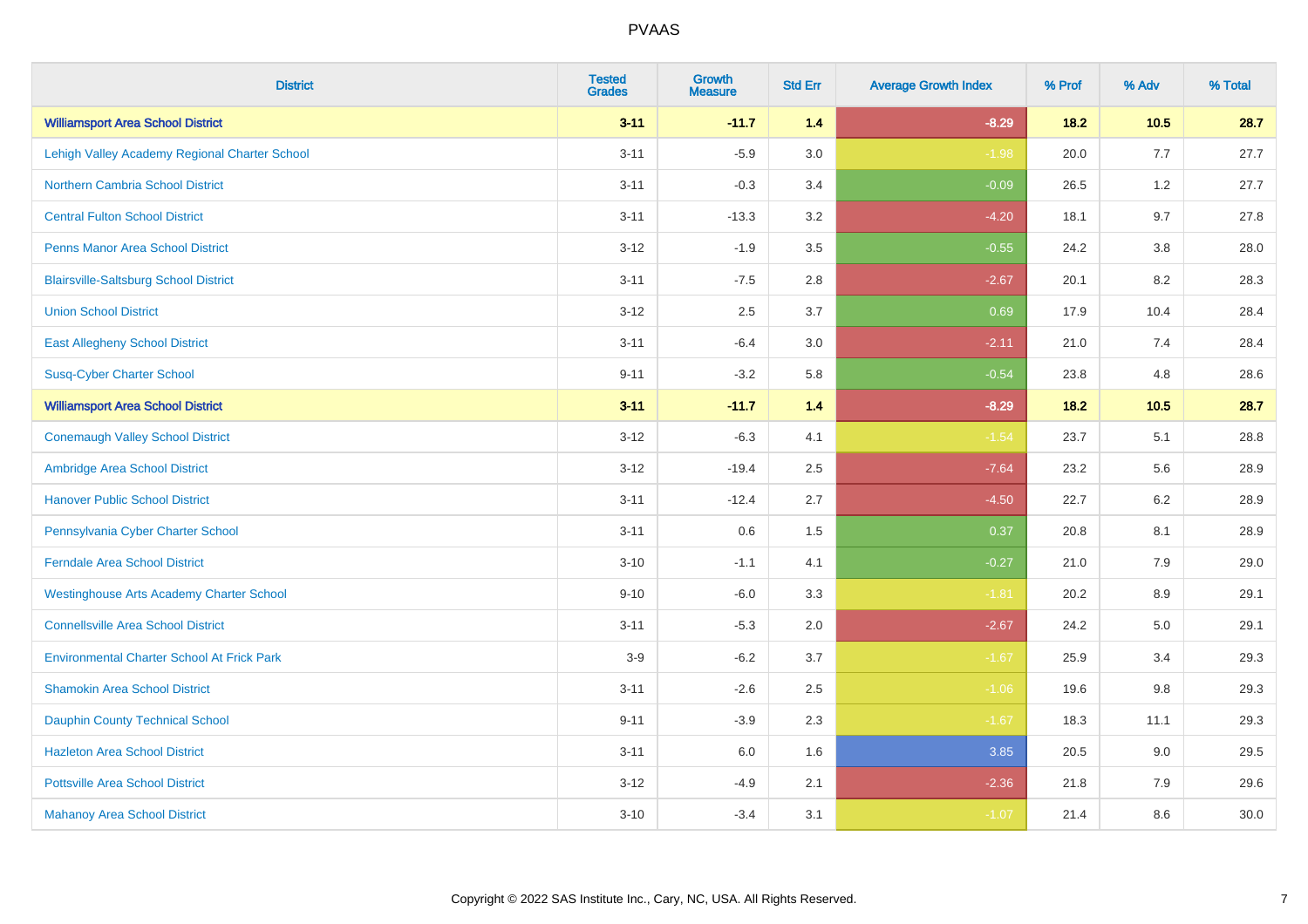| <b>District</b>                            | <b>Tested</b><br><b>Grades</b> | <b>Growth</b><br><b>Measure</b> | <b>Std Err</b> | <b>Average Growth Index</b> | % Prof | % Adv | % Total |
|--------------------------------------------|--------------------------------|---------------------------------|----------------|-----------------------------|--------|-------|---------|
| <b>Williamsport Area School District</b>   | $3 - 11$                       | $-11.7$                         | 1.4            | $-8.29$                     | $18.2$ | 10.5  | 28.7    |
| Insight PA Cyber Charter School            | $3 - 11$                       | $-9.4$                          | 5.8            | $-1.62$                     | 25.6   | 4.6   | 30.2    |
| <b>Carbondale Area School District</b>     | $3 - 10$                       | $-2.8$                          | 3.2            | $-0.87$                     | 27.5   | 2.9   | 30.4    |
| <b>Brownsville Area School District</b>    | $3 - 12$                       | 3.9                             | 3.8            | 1.04                        | 22.0   | 8.5   | 30.5    |
| <b>Trinity Area School District</b>        | $3 - 11$                       | $-8.7$                          | 1.8            | $-4.87$                     | 20.9   | 9.8   | 30.8    |
| <b>East Lycoming School District</b>       | $3 - 11$                       | $-10.9$                         | 2.1            | $-5.08$                     | 22.5   | 8.2   | 30.8    |
| Jeannette City School District             | $3 - 11$                       | $-0.7$                          | 3.4            | $-0.20$                     | 26.8   | 4.1   | 30.9    |
| <b>Bristol Borough School District</b>     | $3 - 12$                       | $-5.9$                          | 2.9            | $-2.00$                     | 27.8   | 3.3   | 31.1    |
| Lackawanna Trail School District           | $3 - 10$                       | $-11.0$                         | 3.3            | $-3.35$                     | 13.1   | 18.0  | 31.2    |
| <b>Freedom Area School District</b>        | $3 - 11$                       | $-6.3$                          | 3.1            | $-2.04$                     | 22.9   | 8.4   | 31.3    |
| <b>Wyoming Valley West School District</b> | $3 - 11$                       | $-5.5$                          | 2.3            | $-2.38$                     | 22.2   | 9.2   | 31.4    |
| <b>Monessen City School District</b>       | $3 - 10$                       | $-3.9$                          | 5.6            | $-0.69$                     | 21.0   | 10.5  | 31.6    |
| <b>Bethlehem Area School District</b>      | $3 - 11$                       | $-4.5$                          | 1.1            | $-3.91$                     | 20.4   | 11.3  | 31.7    |
| North Schuylkill School District           | $3 - 11$                       | $-4.7$                          | 2.2            | $-2.16$                     | 20.2   | 11.7  | 31.9    |
| Susquehanna Township School District       | $3 - 12$                       | 3.9                             | 2.7            | 1.45                        | 19.0   | 13.1  | 32.0    |
| Juniata Valley School District             | $3 - 11$                       | 1.6                             | 3.2            | 0.51                        | 23.1   | 9.4   | 32.5    |
| <b>Cheltenham School District</b>          | $3 - 11$                       | $-17.6$                         | 2.0            | $-8.74$                     | 24.4   | 8.3   | 32.6    |
| <b>Wattsburg Area School District</b>      | $3 - 11$                       | 1.0                             | 2.7            | 0.36                        | 20.4   | 12.4  | 32.7    |
| <b>West York Area School District</b>      | $3 - 12$                       | $-9.8$                          | 2.7            | $-3.57$                     | 21.9   | 10.9  | 32.8    |
| <b>Corry Area School District</b>          | $3 - 11$                       | $-6.8$                          | 2.3            | $-3.01$                     | 24.0   | 8.8   | 32.8    |
| <b>Chartiers-Houston School District</b>   | $3 - 10$                       | $-16.5$                         | 3.5            | $-4.79$                     | 26.3   | 6.6   | 32.9    |
| <b>Carlynton School District</b>           | $3 - 11$                       | $-2.0$                          | 3.2            | $-0.62$                     | 27.9   | 5.2   | 33.1    |
| <b>Forbes Road School District</b>         | $3 - 11$                       | $-11.5$                         | 4.7            | $-2.43$                     | 23.1   | 10.3  | 33.3    |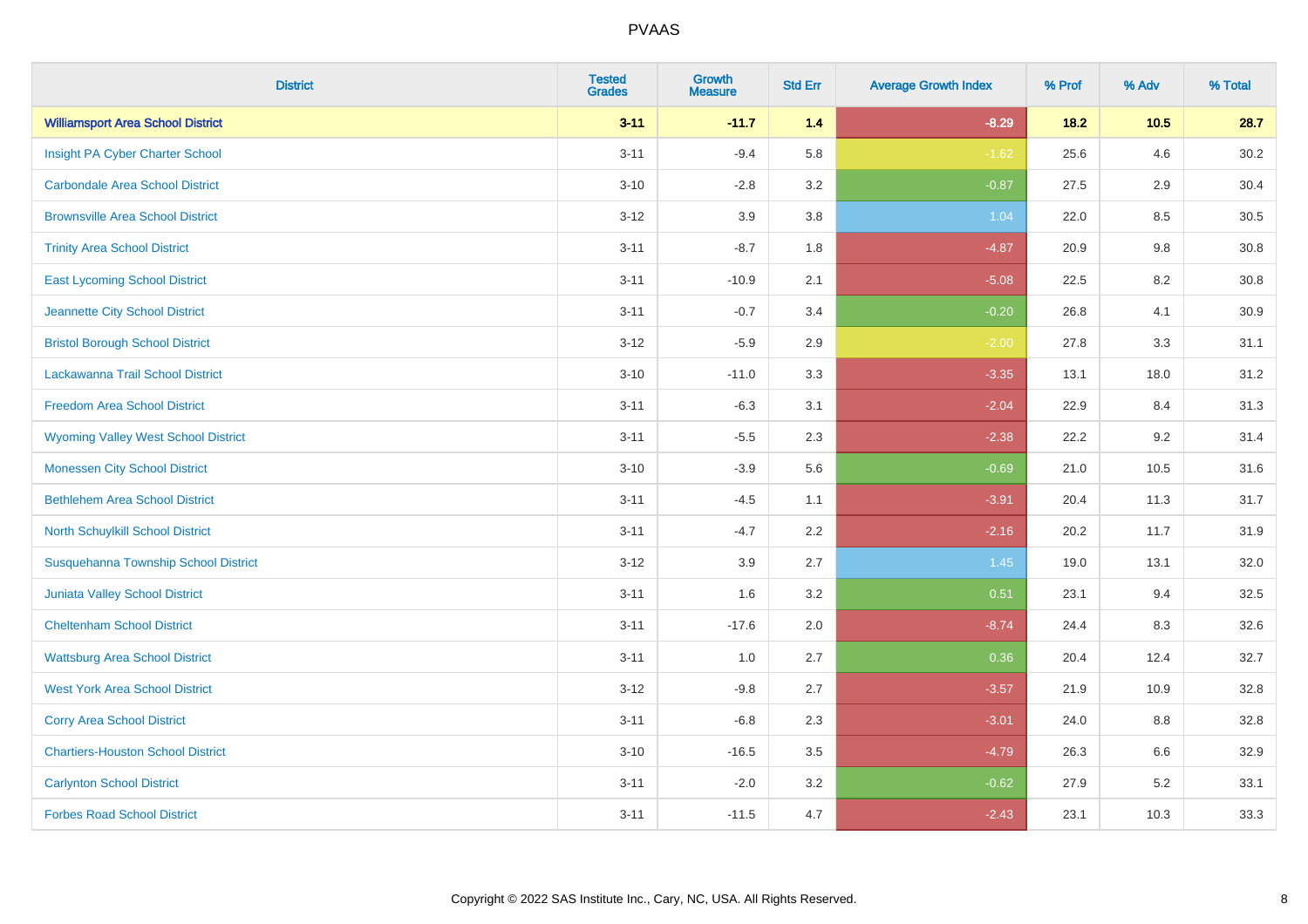| <b>District</b>                                | <b>Tested</b><br><b>Grades</b> | Growth<br><b>Measure</b> | <b>Std Err</b> | <b>Average Growth Index</b> | % Prof | % Adv  | % Total |
|------------------------------------------------|--------------------------------|--------------------------|----------------|-----------------------------|--------|--------|---------|
| <b>Williamsport Area School District</b>       | $3 - 11$                       | $-11.7$                  | $1.4$          | $-8.29$                     | $18.2$ | $10.5$ | 28.7    |
| <b>Titusville Area School District</b>         | $3 - 11$                       | $-5.0$                   | 2.5            | $-1.98$                     | 26.5   | 6.8    | 33.3    |
| <b>Harmony Area School District</b>            | $3 - 10$                       | $-5.7$                   | 5.0            | $-1.13$                     | 33.3   | 0.0    | 33.3    |
| <b>Berwick Area School District</b>            | $3 - 11$                       | $-6.9$                   | 2.4            | $-2.84$                     | 22.3   | 11.5   | 33.8    |
| Schuylkill Haven Area School District          | $3 - 11$                       | $-5.3$                   | 2.7            | $-1.96$                     | 22.2   | 11.6   | 33.8    |
| <b>Forest Area School District</b>             | $3 - 11$                       | $-1.8$                   | 4.7            | $-0.37$                     | 18.9   | 15.1   | 34.0    |
| <b>Interboro School District</b>               | $3 - 12$                       | $-8.4$                   | 2.0            | $-4.27$                     | 27.6   | 6.4    | 34.1    |
| <b>Milton Area School District</b>             | $3 - 11$                       | $-10.1$                  | 2.5            | $-4.04$                     | 23.0   | 11.3   | 34.2    |
| <b>Marion Center Area School District</b>      | $3 - 10$                       | 0.8                      | 2.9            | 0.27                        | 23.3   | 11.1   | 34.4    |
| Millersburg Area School District               | $3 - 11$                       | $-6.6$                   | 3.4            | $-1.92$                     | 24.1   | 10.3   | 34.5    |
| Lehigh Valley Charter High School For The Arts | $9 - 10$                       | $-11.8$                  | 2.5            | $-4.76$                     | 28.9   | 5.7    | 34.6    |
| <b>Tulpehocken Area School District</b>        | $3 - 12$                       | 1.0                      | 4.9            | 0.20                        | 11.5   | 23.1   | 34.6    |
| Jefferson-Morgan School District               | $3 - 10$                       | $-12.0$                  | 3.9            | $-3.09$                     | 28.6   | 6.1    | 34.7    |
| <b>Forest City Regional School District</b>    | $3 - 12$                       | $-1.2$                   | 3.6            | $-0.33$                     | 26.5   | 8.2    | 34.7    |
| <b>Towanda Area School District</b>            | $3 - 11$                       | $-4.0$                   | 2.6            | $-1.52$                     | 24.8   | 9.9    | 34.8    |
| <b>Southern Fulton School District</b>         | $3 - 11$                       | $-5.1$                   | 4.0            | $-1.29$                     | 21.7   | 13.0   | 34.8    |
| <b>Bensalem Township School District</b>       | $3 - 11$                       | 1.0                      | 1.6            | 0.63                        | 24.3   | 10.7   | 34.9    |
| <b>Eastern Lebanon County School District</b>  | $3 - 11$                       | 4.0                      | 2.1            | 1.89                        | 23.5   | 11.5   | 35.0    |
| East Stroudsburg Area School District          | $3 - 11$                       | $-4.9$                   | 1.4            | $-3.38$                     | 22.7   | 12.5   | 35.2    |
| <b>Cranberry Area School District</b>          | $3 - 12$                       | $-0.9$                   | 3.1            | $-0.29$                     | 25.5   | 9.7    | 35.2    |
| <b>Commodore Perry School District</b>         | $3 - 11$                       | $-10.4$                  | 4.5            | $-2.30$                     | 29.4   | 5.9    | 35.3    |
| <b>Ellwood City Area School District</b>       | $3 - 11$                       | $-12.5$                  | 3.1            | $-4.00$                     | 26.7   | 8.7    | 35.4    |
| <b>Laurel Highlands School District</b>        | $3 - 11$                       | $-3.8$                   | 2.3            | $-1.63$                     | 20.9   | 14.6   | 35.4    |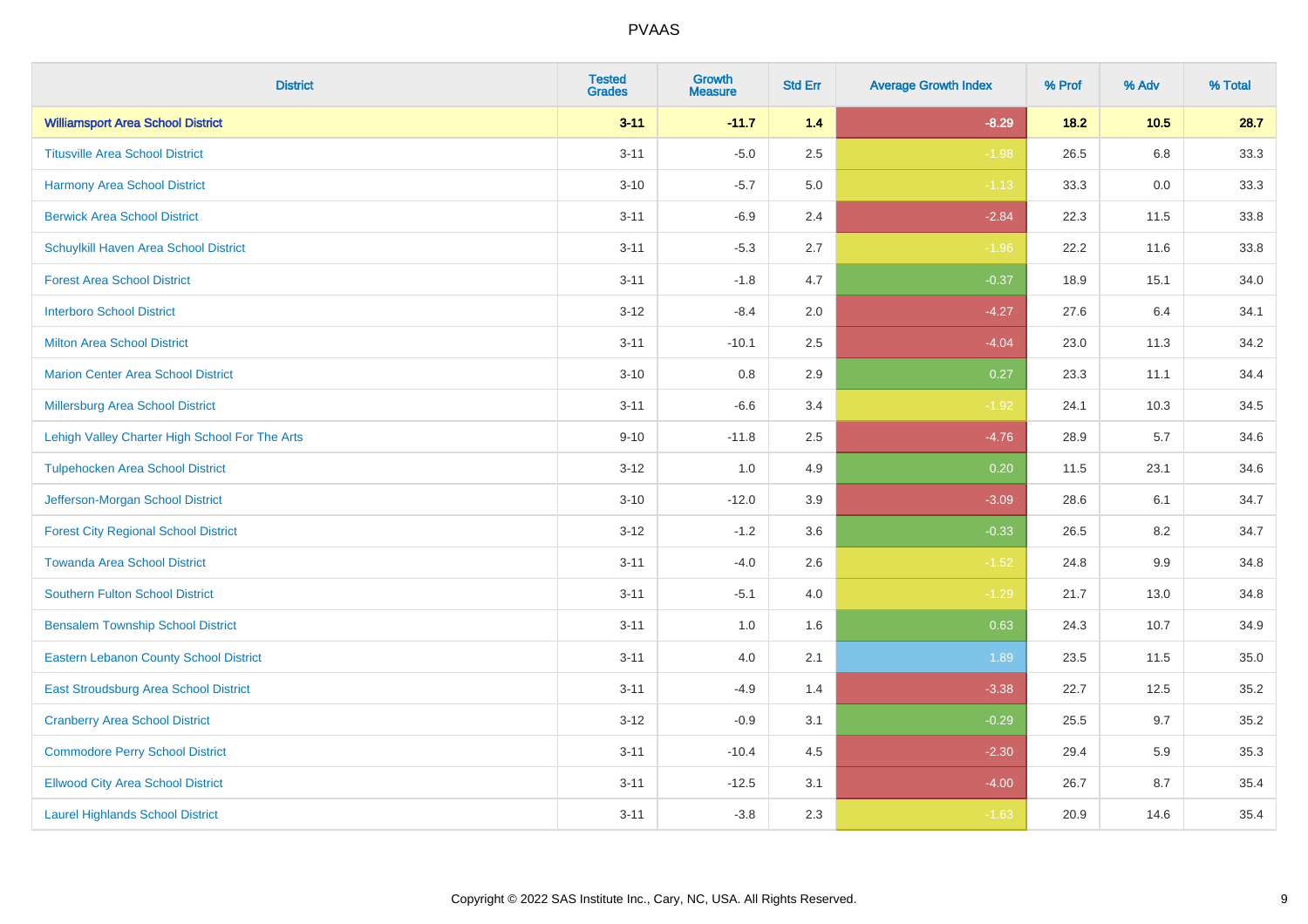| <b>District</b>                           | <b>Tested</b><br><b>Grades</b> | <b>Growth</b><br><b>Measure</b> | <b>Std Err</b> | <b>Average Growth Index</b> | % Prof | % Adv | % Total |
|-------------------------------------------|--------------------------------|---------------------------------|----------------|-----------------------------|--------|-------|---------|
| <b>Williamsport Area School District</b>  | $3 - 11$                       | $-11.7$                         | 1.4            | $-8.29$                     | $18.2$ | 10.5  | 28.7    |
| <b>Northeast Bradford School District</b> | $3 - 10$                       | $-5.0$                          | 3.7            | $-1.35$                     | 30.6   | 4.8   | 35.5    |
| <b>Somerset Area School District</b>      | $3 - 11$                       | $-7.6$                          | 2.4            | $-3.17$                     | 21.0   | 14.5  | 35.5    |
| <b>Upper Darby School District</b>        | $3 - 12$                       | 11.2                            | 1.4            | 8.28                        | 23.8   | 11.8  | 35.6    |
| <b>Panther Valley School District</b>     | $3 - 12$                       | $-13.3$                         | 3.2            | $-4.10$                     | 31.5   | 4.1   | 35.6    |
| <b>Centennial School District</b>         | $3 - 10$                       | 1.5                             | 1.5            | 0.98                        | 23.6   | 12.4  | 36.0    |
| <b>Brentwood Borough School District</b>  | $3 - 11$                       | 1.3                             | 3.0            | 0.44                        | 20.2   | 16.0  | 36.2    |
| <b>Mercer Area School District</b>        | $3 - 11$                       | 2.2                             | 3.1            | 0.70                        | 24.4   | 11.8  | 36.2    |
| <b>Mid Valley School District</b>         | $3 - 10$                       | $-11.1$                         | 2.7            | $-4.07$                     | 28.3   | 8.1   | 36.4    |
| <b>Reynolds School District</b>           | $3 - 10$                       | $-3.0$                          | 3.5            | $-0.87$                     | 27.3   | 9.1   | 36.4    |
| <b>Warren County School District</b>      | $3 - 11$                       | $-0.1$                          | 1.6            | $-0.06$                     | 26.7   | 9.7   | 36.4    |
| <b>Franklin Area School District</b>      | $3 - 11$                       | $-3.7$                          | 2.6            | $-1.43$                     | 30.5   | 5.9   | 36.4    |
| <b>Big Spring School District</b>         | $3 - 11$                       | $-9.8$                          | 2.3            | $-4.32$                     | 23.6   | 12.9  | 36.5    |
| <b>Montgomery Area School District</b>    | $3 - 11$                       | $-5.8$                          | 3.2            | $-1.83$                     | 25.0   | 11.5  | 36.5    |
| Southern Tioga School District            | $3 - 11$                       | $-0.1$                          | 2.8            | $-0.03$                     | 26.3   | 10.3  | 36.6    |
| <b>Greenville Area School District</b>    | $3 - 11$                       | $-13.2$                         | 3.0            | $-4.45$                     | 32.1   | 4.6   | 36.7    |
| <b>Canton Area School District</b>        | $3 - 11$                       | 8.4                             | 2.9            | 2.92                        | 13.8   | 23.0  | 36.8    |
| <b>Bethlehem-Center School District</b>   | $3 - 10$                       | 2.1                             | 3.5            | 0.59                        | 32.3   | 4.6   | 36.9    |
| <b>Salisbury Township School District</b> | $3 - 11$                       | 5.8                             | 3.6            | 1.62                        | 24.4   | 12.6  | 37.0    |
| <b>Ringgold School District</b>           | $3 - 11$                       | 2.9                             | 2.2            | 1.32                        | 23.8   | 13.3  | 37.1    |
| <b>Minersville Area School District</b>   | $3 - 11$                       | $-2.9$                          | 3.4            | $-0.86$                     | 27.4   | 9.7   | 37.1    |
| <b>Conneaut School District</b>           | $3 - 12$                       | $-2.3$                          | 2.6            | $-0.91$                     | 27.4   | 9.7   | 37.1    |
| <b>Easton Area School District</b>        | $3 - 12$                       | 6.3                             | 1.3            | 4.91                        | 24.1   | 13.0  | 37.1    |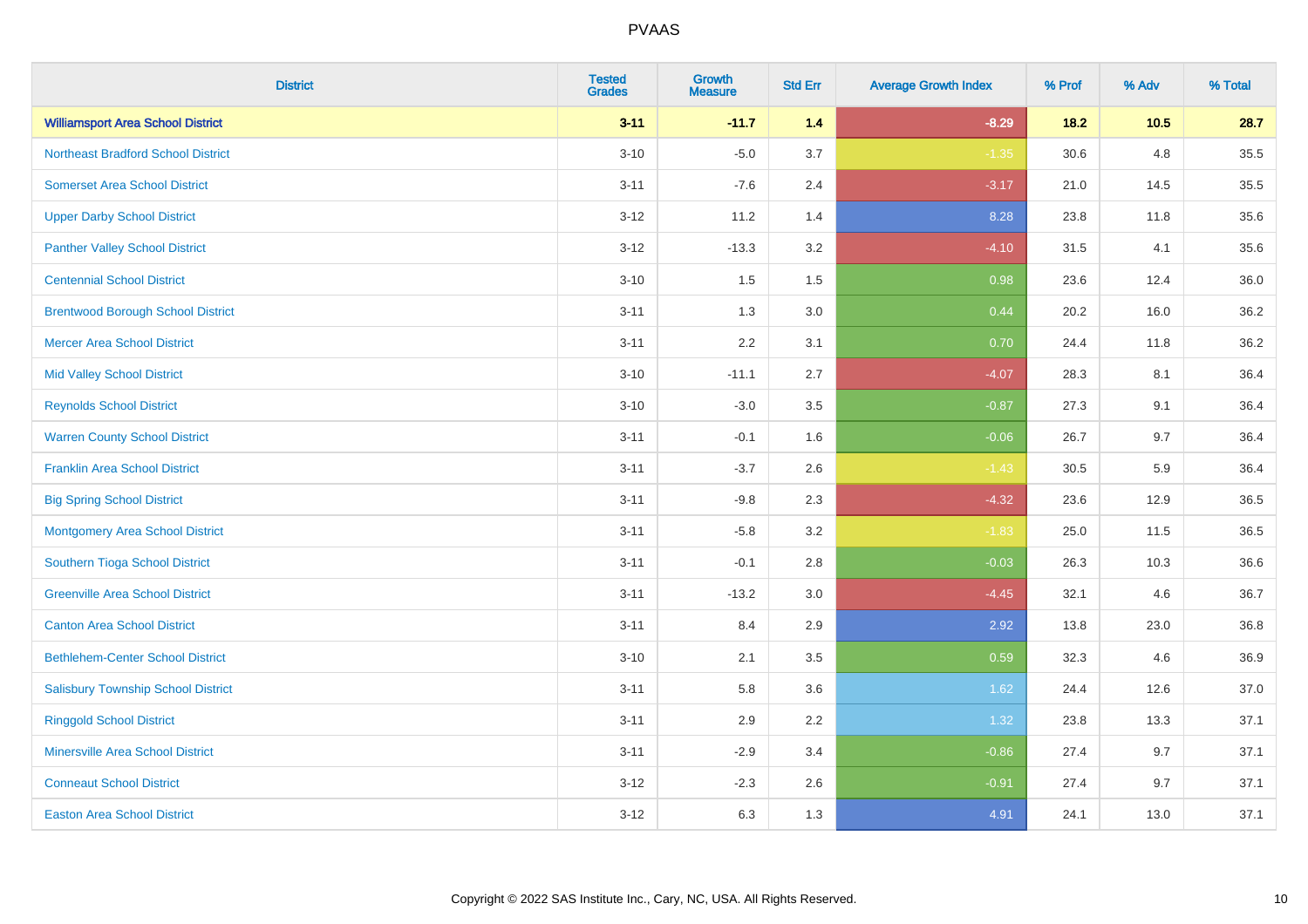| <b>District</b>                            | <b>Tested</b><br><b>Grades</b> | <b>Growth</b><br><b>Measure</b> | <b>Std Err</b> | <b>Average Growth Index</b> | % Prof | % Adv  | % Total |
|--------------------------------------------|--------------------------------|---------------------------------|----------------|-----------------------------|--------|--------|---------|
| <b>Williamsport Area School District</b>   | $3 - 11$                       | $-11.7$                         | 1.4            | $-8.29$                     | $18.2$ | $10.5$ | 28.7    |
| <b>Butler Area School District</b>         | $3 - 11$                       | $-14.1$                         | 1.5            | $-9.60$                     | 26.4   | 11.1   | 37.5    |
| <b>Moshannon Valley School District</b>    | $3 - 10$                       | $-5.1$                          | 4.6            | $-1.12$                     | 25.0   | 12.5   | 37.5    |
| <b>Deer Lakes School District</b>          | $3 - 11$                       | $-10.0$                         | 2.5            | $-4.02$                     | 27.7   | 9.9    | 37.6    |
| Southern Huntingdon County School District | $3 - 11$                       | $-5.9$                          | 3.4            | $-1.76$                     | 32.8   | 4.9    | 37.7    |
| <b>Riverside School District</b>           | $3 - 11$                       | $-6.2$                          | 2.7            | $-2.33$                     | 20.8   | 17.0   | 37.7    |
| <b>Yough School District</b>               | $3 - 10$                       | $-6.2$                          | 2.7            | $-2.27$                     | 28.9   | 8.8    | 37.7    |
| <b>Port Allegany School District</b>       | $3 - 11$                       | 6.5                             | 3.7            | 1.74                        | 26.4   | 11.3   | 37.7    |
| <b>Wellsboro Area School District</b>      | $3 - 11$                       | $-6.3$                          | 3.0            | $-2.08$                     | 24.4   | 13.4   | 37.8    |
| <b>Elk Lake School District</b>            | $3 - 11$                       | $-6.1$                          | 2.9            | $-2.12$                     | 26.3   | 11.6   | 37.9    |
| <b>Governor Mifflin School District</b>    | $3 - 11$                       | $-4.4$                          | 1.6            | $-2.69$                     | 30.3   | 7.7    | 38.0    |
| <b>Cambria Heights School District</b>     | $3 - 10$                       | $-6.2$                          | 2.9            | $-2.11$                     | 25.0   | 13.0   | 38.0    |
| <b>Chartiers Valley School District</b>    | $3 - 11$                       | $-9.1$                          | 2.1            | $-4.23$                     | 20.7   | 17.4   | 38.0    |
| <b>Central Dauphin School District</b>     | $3 - 11$                       | $-5.2$                          | 1.2            | $-4.24$                     | 29.3   | 8.7    | 38.0    |
| <b>Charleroi School District</b>           | $3 - 11$                       | $-4.3$                          | 2.7            | $-1.55$                     | 22.2   | 15.9   | 38.1    |
| <b>Bucks County Technical High School</b>  | $9 - 10$                       | $-2.9$                          | 2.2            | $-1.29$                     | 27.7   | 10.4   | 38.2    |
| Catasauqua Area School District            | $3 - 12$                       | $-7.3$                          | 2.8            | $-2.58$                     | 27.1   | 11.2   | 38.3    |
| <b>Bangor Area School District</b>         | $3 - 12$                       | $-1.2$                          | 2.0            | $-0.60$                     | 25.8   | 12.7   | 38.5    |
| <b>Southeastern Greene School District</b> | $3 - 10$                       | $-2.3$                          | 4.4            | $-0.53$                     | 29.0   | 9.7    | 38.7    |
| Philipsburg-Osceola Area School District   | $3 - 11$                       | 4.1                             | 3.0            | 1.37                        | 22.5   | 16.2   | 38.8    |
| <b>Pottsgrove School District</b>          | $3 - 11$                       | $-5.5$                          | 2.0            | $-2.78$                     | 28.6   | 10.3   | 38.8    |
| Salisbury-Elk Lick School District         | $3 - 11$                       | $-8.4$                          | 5.8            | $-1.45$                     | 33.3   | 5.6    | 38.9    |
| <b>Blue Ridge School District</b>          | $3 - 11$                       | 8.3                             | 3.7            | 2.24                        | 29.6   | 9.3    | 38.9    |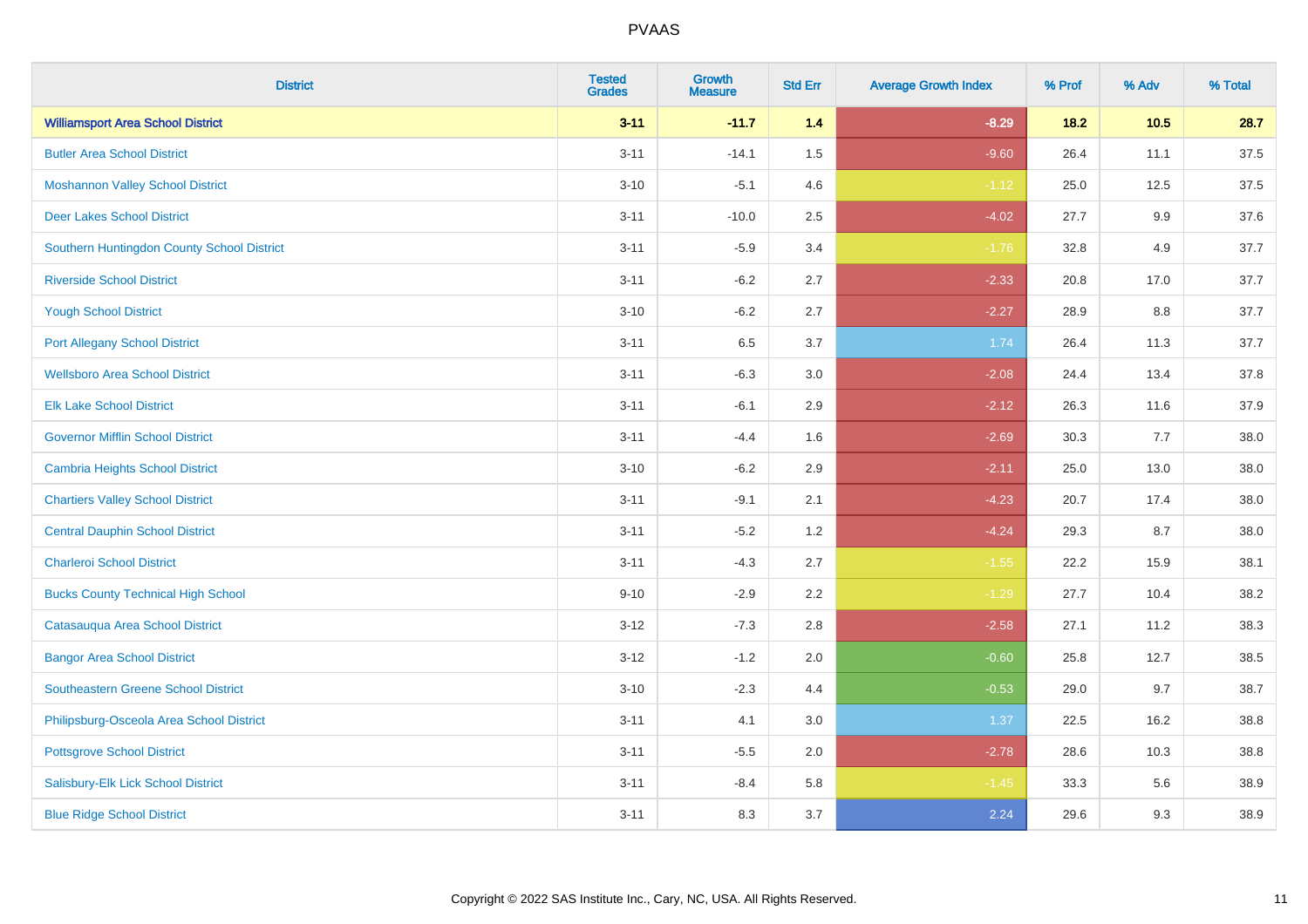| <b>District</b>                                | <b>Tested</b><br><b>Grades</b> | Growth<br><b>Measure</b> | <b>Std Err</b> | <b>Average Growth Index</b> | % Prof | % Adv   | % Total |
|------------------------------------------------|--------------------------------|--------------------------|----------------|-----------------------------|--------|---------|---------|
| <b>Williamsport Area School District</b>       | $3 - 11$                       | $-11.7$                  | 1.4            | $-8.29$                     | $18.2$ | $10.5$  | 28.7    |
| <b>Pleasant Valley School District</b>         | $3 - 11$                       | $-3.3$                   | 1.8            | $-1.80$                     | 28.5   | 10.4    | 39.0    |
| <b>Uniontown Area School District</b>          | $3 - 11$                       | $-2.8$                   | 3.1            | $-0.91$                     | 31.7   | 7.3     | 39.0    |
| <b>Forest Hills School District</b>            | $3 - 11$                       | 1.8                      | 2.5            | 0.71                        | 28.8   | 10.3    | 39.1    |
| Penn-Delco School District                     | $3 - 11$                       | 1.3                      | 1.8            | 0.75                        | 26.5   | 12.6    | 39.1    |
| <b>Shikellamy School District</b>              | $3 - 10$                       | $-8.3$                   | 2.4            | $-3.42$                     | 20.8   | 18.5    | 39.2    |
| Selinsgrove Area School District               | $3 - 12$                       | $-5.7$                   | 2.1            | $-2.74$                     | 25.4   | 13.9    | 39.2    |
| <b>Troy Area School District</b>               | $3 - 10$                       | $-4.7$                   | 3.2            | $-1.46$                     | 22.8   | 16.5    | 39.2    |
| Northern Lehigh School District                | $3 - 12$                       | 6.1                      | 2.5            | 2.42                        | 21.4   | 18.0    | 39.3    |
| <b>Chambersburg Area School District</b>       | $3 - 11$                       | $-5.6$                   | 1.3            | $-4.42$                     | 24.2   | 15.2    | 39.4    |
| <b>Cameron County School District</b>          | $3 - 12$                       | $-5.0$                   | 4.4            | $-1.12$                     | 34.9   | 4.8     | 39.7    |
| <b>Ligonier Valley School District</b>         | $3 - 11$                       | $-10.8$                  | 3.1            | $-3.43$                     | 34.1   | 5.8     | 39.9    |
| <b>Tri-Valley School District</b>              | $3 - 10$                       | $-2.7$                   | 3.9            | $-0.69$                     | 31.0   | 9.5     | 40.5    |
| <b>Union City Area School District</b>         | $3 - 12$                       | $-8.7$                   | 3.3            | $-2.59$                     | 29.7   | 10.9    | 40.6    |
| <b>Susquehanna Community School District</b>   | $3 - 11$                       | $-4.5$                   | 3.8            | $-1.19$                     | 31.9   | 8.8     | 40.7    |
| <b>Derry Area School District</b>              | $3 - 11$                       | $-11.8$                  | 2.6            | $-4.53$                     | 34.8   | 6.1     | 40.9    |
| <b>Lehigh Career &amp; Technical Institute</b> | $10 - 12$                      | $-0.7$                   | 6.3            | $-0.11$                     | 36.4   | 4.6     | 40.9    |
| <b>Keystone Oaks School District</b>           | $3 - 11$                       | $-7.2$                   | 2.3            | $-3.14$                     | 30.0   | 11.1    | 41.0    |
| <b>Weatherly Area School District</b>          | $3 - 11$                       | $-5.8$                   | 4.0            | $-1.44$                     | 32.1   | $8.9\,$ | 41.1    |
| <b>Shanksville-Stonycreek School District</b>  | $3 - 10$                       | $-8.6$                   | 5.5            | $-1.55$                     | 17.6   | 23.5    | 41.2    |
| <b>Kiski Area School District</b>              | $3 - 11$                       | $-4.0$                   | 2.0            | $-1.99$                     | 23.1   | 18.2    | 41.3    |
| <b>Purchase Line School District</b>           | $3 - 12$                       | 4.3                      | 3.3            | 1.30                        | 32.3   | 9.0     | 41.4    |
| <b>Pittston Area School District</b>           | $3 - 11$                       | $-8.2$                   | 2.2            | $-3.75$                     | 26.7   | 14.8    | 41.5    |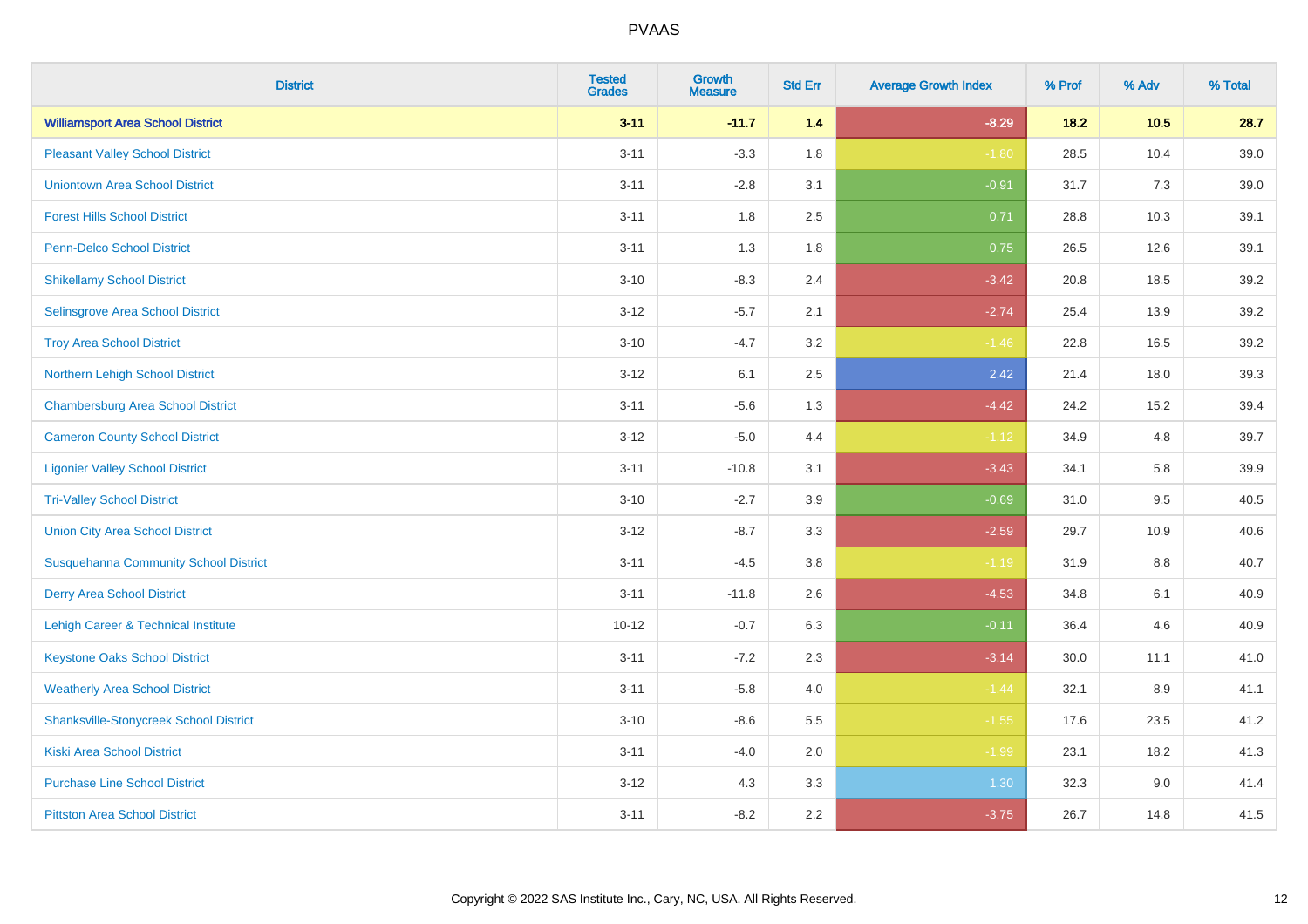| <b>District</b>                                    | <b>Tested</b><br><b>Grades</b> | <b>Growth</b><br><b>Measure</b> | <b>Std Err</b> | <b>Average Growth Index</b> | % Prof | % Adv | % Total |
|----------------------------------------------------|--------------------------------|---------------------------------|----------------|-----------------------------|--------|-------|---------|
| <b>Williamsport Area School District</b>           | $3 - 11$                       | $-11.7$                         | 1.4            | $-8.29$                     | $18.2$ | 10.5  | 28.7    |
| <b>Wyoming Area School District</b>                | $3 - 10$                       | $-5.5$                          | 2.5            | $-2.21$                     | 32.0   | 9.6   | 41.6    |
| <b>West Middlesex Area School District</b>         | $3 - 10$                       | $-7.4$                          | 3.5            | $-2.11$                     | 32.0   | 9.6   | 41.6    |
| <b>Northern Potter School District</b>             | $3 - 12$                       | 6.8                             | 4.6            | 1.48                        | 30.6   | 11.1  | 41.7    |
| <b>Old Forge School District</b>                   | $3 - 12$                       | $-11.3$                         | 3.1            | $-3.62$                     | 28.6   | 13.2  | 41.8    |
| <b>School Lane Charter School</b>                  | $3 - 11$                       | 2.6                             | 3.6            | 0.72                        | 23.1   | 18.7  | 41.8    |
| <b>Keystone Central School District</b>            | $3 - 11$                       | 3.6                             | 1.8            | 2.04                        | 27.1   | 14.6  | 41.8    |
| <b>Juniata County School District</b>              | $3 - 12$                       | 7.7                             | 2.0            | 3.81                        | 22.9   | 18.9  | 41.8    |
| <b>Collegium Charter School</b>                    | $3 - 10$                       | 21.2                            | 2.6            | 8.18                        | 25.4   | 16.4  | 41.8    |
| Northern Tioga School District                     | $3 - 12$                       | 6.8                             | 2.6            | 2.64                        | 25.0   | 16.9  | 41.9    |
| <b>Neshannock Township School District</b>         | $3 - 10$                       | $-12.5$                         | 2.7            | $-4.73$                     | 29.0   | 13.0  | 42.0    |
| <b>Mount Pleasant Area School District</b>         | $3 - 11$                       | $-5.4$                          | 2.3            | $-2.37$                     | 33.3   | 8.7   | 42.0    |
| <b>Oxford Area School District</b>                 | $3 - 11$                       | $-3.1$                          | 1.8            | $-1.77$                     | 27.5   | 14.5  | 42.0    |
| <b>Avella Area School District</b>                 | $3 - 12$                       | 1.6                             | 4.7            | 0.34                        | 34.8   | 7.2   | 42.0    |
| <b>Grove City Area School District</b>             | $3 - 12$                       | $-8.8$                          | 2.3            | $-3.89$                     | 25.6   | 16.4  | 42.0    |
| <b>Crawford Central School District</b>            | $3 - 11$                       | 5.7                             | 2.1            | 2.71                        | 26.4   | 15.8  | 42.1    |
| Oil City Area School District                      | $3 - 11$                       | 8.6                             | 2.4            | 3.56                        | 29.1   | 13.1  | 42.2    |
| <b>Solanco School District</b>                     | $3 - 11$                       | 2.2                             | 1.8            | 1.18                        | 27.2   | 15.0  | 42.3    |
| <b>Northgate School District</b>                   | $3 - 11$                       | $-3.0$                          | 3.4            | $-0.85$                     | 35.6   | 6.8   | 42.4    |
| <b>Commonwealth Charter Academy Charter School</b> | $3 - 10$                       | 4.2                             | 1.6            | 2.68                        | 27.0   | 15.6  | 42.5    |
| <b>Conrad Weiser Area School District</b>          | $3 - 11$                       | 7.1                             | 2.1            | 3.34                        | 28.2   | 14.4  | 42.6    |
| New Brighton Area School District                  | $3 - 11$                       | $-2.1$                          | 3.2            | $-0.65$                     | 31.5   | 11.1  | 42.6    |
| <b>Central Greene School District</b>              | $3 - 11$                       | $-0.4$                          | 2.5            | $-0.15$                     | 27.8   | 14.8  | 42.6    |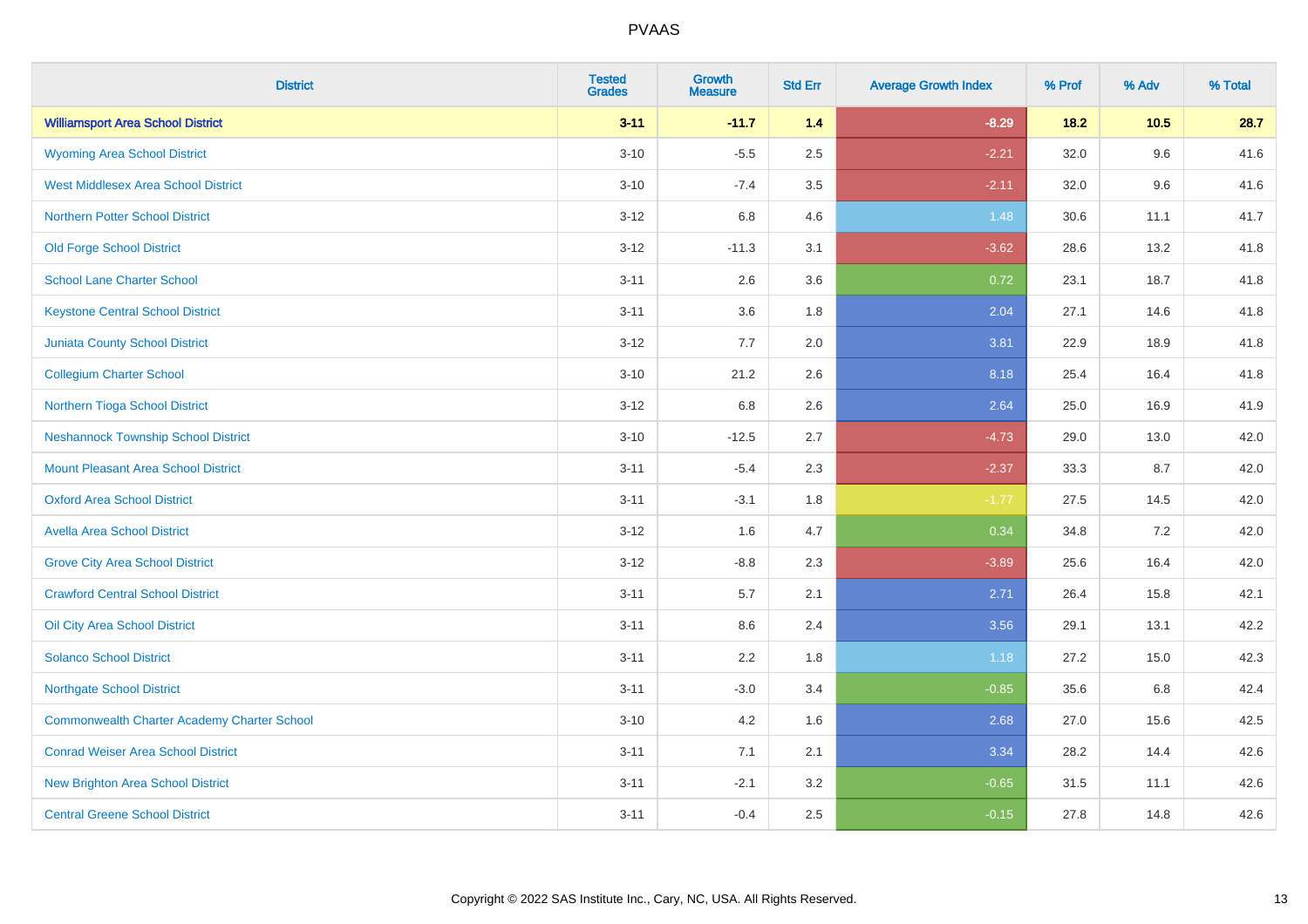| <b>District</b>                             | <b>Tested</b><br><b>Grades</b> | <b>Growth</b><br><b>Measure</b> | <b>Std Err</b> | <b>Average Growth Index</b> | % Prof | % Adv | % Total |
|---------------------------------------------|--------------------------------|---------------------------------|----------------|-----------------------------|--------|-------|---------|
| <b>Williamsport Area School District</b>    | $3 - 11$                       | $-11.7$                         | 1.4            | $-8.29$                     | 18.2   | 10.5  | 28.7    |
| <b>Leechburg Area School District</b>       | $3 - 11$                       | $7.0\,$                         | 3.9            | 1.79                        | 37.7   | 4.9   | 42.6    |
| <b>Ridley School District</b>               | $3 - 12$                       | 0.3                             | 1.6            | 0.21                        | 32.0   | 10.7  | 42.6    |
| <b>Kennett Consolidated School District</b> | $3 - 11$                       | $-10.4$                         | 1.7            | $-6.27$                     | 28.7   | 14.0  | 42.7    |
| <b>Exeter Township School District</b>      | $3 - 11$                       | $-1.0$                          | 1.7            | $-0.58$                     | 27.2   | 15.6  | 42.8    |
| Altoona Area School District                | $3 - 12$                       | 0.1                             | 1.5            | 0.07                        | 29.0   | 13.8  | 42.8    |
| <b>West Greene School District</b>          | $3 - 11$                       | $-8.1$                          | 3.9            | $-2.08$                     | 31.0   | 11.9  | 42.9    |
| <b>Union Area School District</b>           | $3 - 11$                       | $-6.5$                          | 3.8            | $-1.70$                     | 30.6   | 12.2  | 42.9    |
| <b>Millville Area School District</b>       | $3 - 12$                       | $-5.6$                          | 4.4            | $-1.26$                     | 31.4   | 11.4  | 42.9    |
| <b>Highlands School District</b>            | $3 - 11$                       | $-1.3$                          | 2.3            | $-0.55$                     | 32.6   | 10.5  | 43.0    |
| Northern Bedford County School District     | $3 - 11$                       | $-2.3$                          | 3.3            | $-0.69$                     | 26.2   | 16.9  | 43.1    |
| <b>Penn Cambria School District</b>         | $3 - 11$                       | $-4.5$                          | 2.4            | $-1.86$                     | 27.3   | 15.8  | 43.2    |
| Octorara Area School District               | $3 - 11$                       | $-7.5$                          | 3.2            | $-2.35$                     | 26.1   | 17.0  | 43.2    |
| <b>Allegheny Valley School District</b>     | $3 - 11$                       | $-1.9$                          | 3.9            | $-0.48$                     | 31.8   | 11.4  | 43.2    |
| Southern Columbia Area School District      | $3 - 11$                       | $-8.5$                          | 3.0            | $-2.83$                     | 30.5   | 12.8  | 43.3    |
| <b>Apollo-Ridge School District</b>         | $3 - 12$                       | 9.5                             | 3.0            | 3.23                        | 34.0   | 9.4   | 43.4    |
| <b>Lakeland School District</b>             | $3 - 11$                       | 13.3                            | 2.8            | 4.80                        | 22.2   | 21.2  | 43.4    |
| <b>Northwest Area School District</b>       | $3 - 10$                       | $-3.2$                          | 3.3            | $-0.97$                     | 30.4   | 13.0  | 43.5    |
| <b>Hamburg Area School District</b>         | $3 - 11$                       | $0.6\,$                         | 2.4            | 0.25                        | 28.0   | 15.5  | 43.6    |
| <b>Bentworth School District</b>            | $3 - 11$                       | 7.0                             | 3.0            | 2.36                        | 26.6   | 17.0  | 43.6    |
| <b>Greensburg Salem School District</b>     | $3 - 11$                       | $-6.9$                          | 2.2            | $-3.06$                     | 30.3   | 13.3  | 43.6    |
| <b>Austin Area School District</b>          | $3 - 11$                       | 2.6                             | 6.0            | 0.43                        | 25.0   | 18.8  | 43.8    |
| <b>Pine Grove Area School District</b>      | $3 - 11$                       | $-1.1$                          | 3.0            | $-0.36$                     | 29.5   | 14.3  | 43.8    |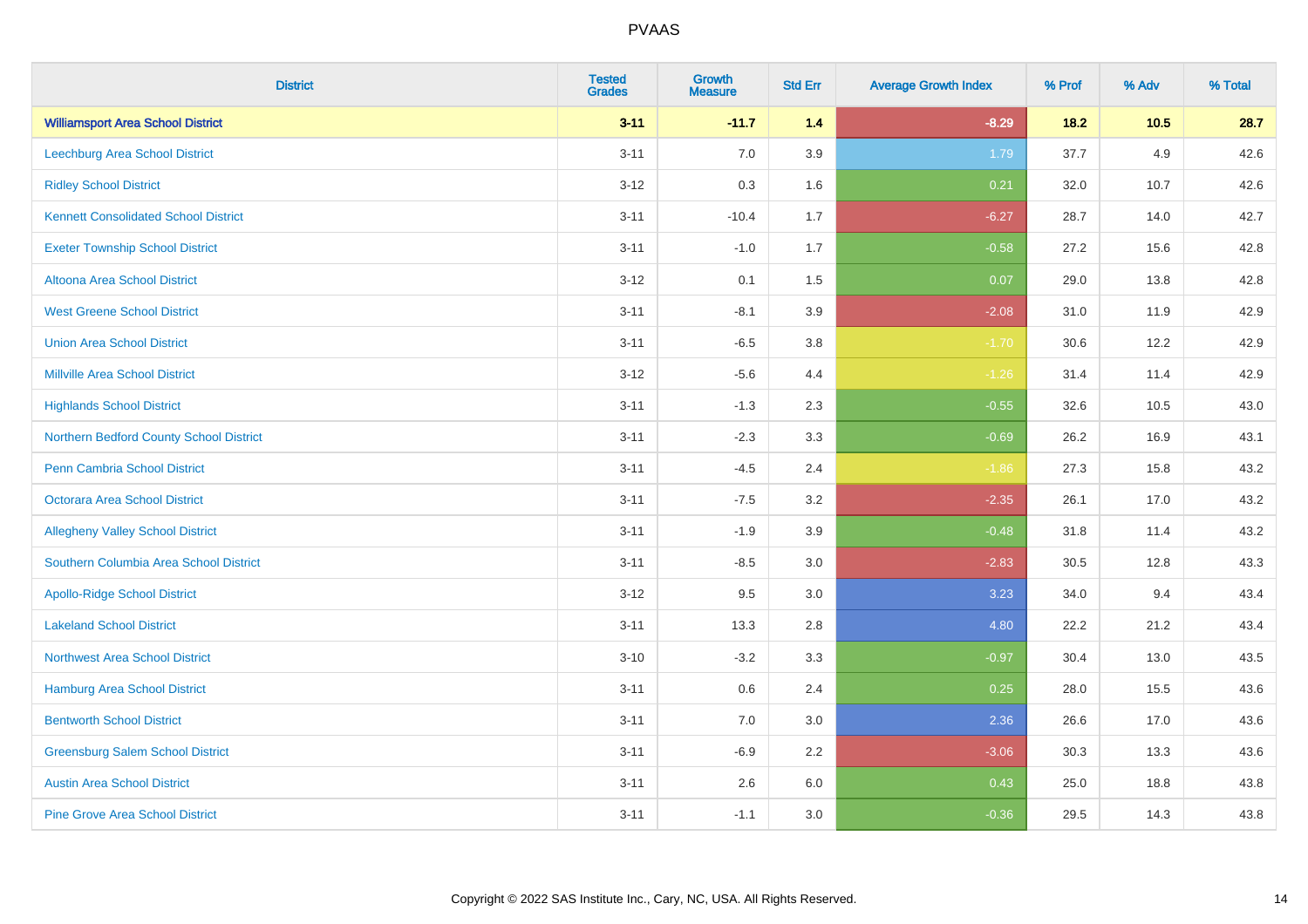| <b>District</b>                          | <b>Tested</b><br><b>Grades</b> | <b>Growth</b><br><b>Measure</b> | <b>Std Err</b> | <b>Average Growth Index</b> | % Prof | % Adv | % Total |
|------------------------------------------|--------------------------------|---------------------------------|----------------|-----------------------------|--------|-------|---------|
| <b>Williamsport Area School District</b> | $3 - 11$                       | $-11.7$                         | 1.4            | $-8.29$                     | $18.2$ | 10.5  | 28.7    |
| <b>Agora Cyber Charter School</b>        | $3 - 11$                       | 14.6                            | 2.4            | 6.03                        | 24.7   | 19.5  | 44.2    |
| <b>Chestnut Ridge School District</b>    | $3 - 12$                       | 4.0                             | 2.9            | 1.38                        | 33.2   | 11.0  | 44.2    |
| <b>Susquenita School District</b>        | $3 - 11$                       | $-5.9$                          | 2.6            | $-2.28$                     | 30.6   | 13.9  | 44.4    |
| <b>Smethport Area School District</b>    | $3 - 12$                       | 5.8                             | 3.8            | 1.52                        | 24.6   | 20.0  | 44.6    |
| <b>Fort Cherry School District</b>       | $3 - 10$                       | $-0.7$                          | 3.1            | $-0.21$                     | 30.6   | 14.1  | 44.7    |
| <b>Steel Valley School District</b>      | $3 - 11$                       | 11.1                            | 3.3            | 3.33                        | 34.8   | 10.1  | 44.9    |
| <b>Elizabeth Forward School District</b> | $3 - 11$                       | $-5.5$                          | 2.5            | $-2.25$                     | 32.2   | 12.8  | 45.0    |
| <b>Shaler Area School District</b>       | $3 - 11$                       | $-2.1$                          | 1.8            | $-1.18$                     | 32.0   | 13.0  | 45.0    |
| <b>Clarion Area School District</b>      | $3 - 11$                       | 3.2                             | 3.7            | 0.88                        | 31.7   | 13.3  | 45.0    |
| <b>South Park School District</b>        | $3 - 11$                       | $-8.8$                          | 2.5            | $-3.46$                     | 28.1   | 17.0  | 45.2    |
| Huntingdon Area School District          | $3 - 11$                       | 5.8                             | 2.6            | 2.28                        | 27.8   | 17.4  | 45.2    |
| <b>Upper Perkiomen School District</b>   | $3 - 11$                       | 5.7                             | 1.9            | 3.04                        | 25.4   | 19.9  | 45.4    |
| <b>Burrell School District</b>           | $3 - 11$                       | $-1.5$                          | 3.3            | $-0.44$                     | 27.8   | 17.7  | 45.6    |
| <b>Mohawk Area School District</b>       | $3 - 11$                       | $-10.5$                         | 2.8            | $-3.75$                     | 35.1   | 10.6  | 45.7    |
| Hatboro-Horsham School District          | $3 - 11$                       | $-2.7$                          | 1.6            | $-1.65$                     | 27.9   | 17.9  | 45.8    |
| Mifflinburg Area School District         | $3 - 11$                       | $-6.0$                          | 2.1            | $-2.87$                     | 32.7   | 13.3  | 46.0    |
| <b>Laurel School District</b>            | $3 - 11$                       | 13.0                            | 3.1            | 4.19                        | 30.3   | 15.7  | 46.1    |
| Northwestern School District             | $3 - 11$                       | $-14.6$                         | 3.2            | $-4.51$                     | 32.5   | 13.7  | 46.2    |
| <b>North Star School District</b>        | $3 - 11$                       | 1.1                             | 3.3            | 0.34                        | 26.2   | 20.0  | 46.2    |
| <b>North Hills School District</b>       | $3 - 11$                       | $-15.8$                         | 1.8            | $-8.84$                     | 26.4   | 19.8  | 46.2    |
| <b>Shippensburg Area School District</b> | $3 - 11$                       | 0.5                             | 1.8            | 0.26                        | 23.5   | 22.8  | 46.3    |
| <b>Otto-Eldred School District</b>       | $3 - 11$                       | $-0.5$                          | 3.5            | $-0.13$                     | 35.8   | 10.5  | 46.3    |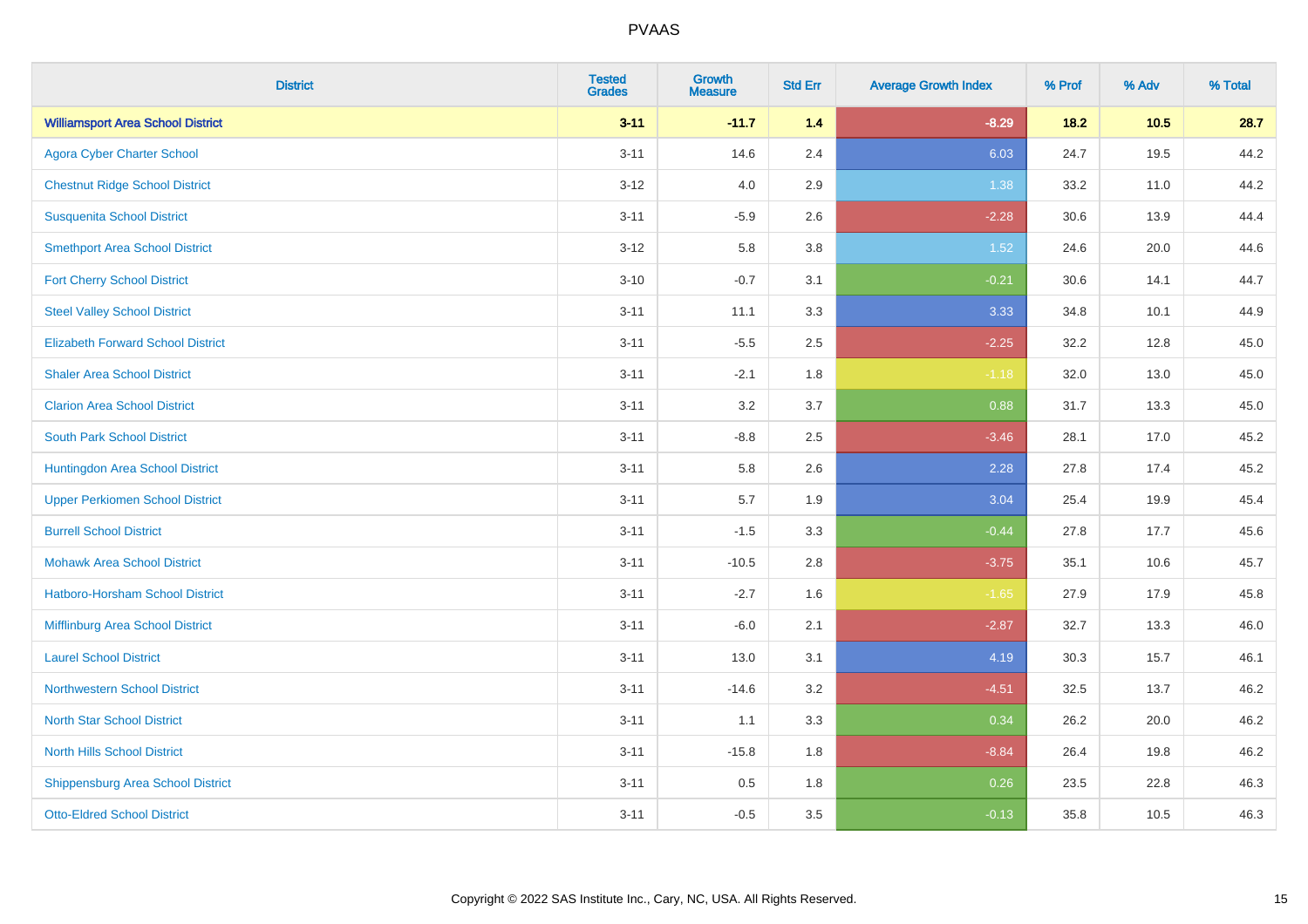| <b>District</b>                           | <b>Tested</b><br><b>Grades</b> | <b>Growth</b><br><b>Measure</b> | <b>Std Err</b> | <b>Average Growth Index</b> | % Prof | % Adv | % Total |
|-------------------------------------------|--------------------------------|---------------------------------|----------------|-----------------------------|--------|-------|---------|
| <b>Williamsport Area School District</b>  | $3 - 11$                       | $-11.7$                         | 1.4            | $-8.29$                     | $18.2$ | 10.5  | 28.7    |
| Jamestown Area School District            | $3 - 11$                       | $-9.5$                          | 4.1            | $-2.33$                     | 41.5   | 4.9   | 46.3    |
| <b>Eastern York School District</b>       | $3 - 11$                       | $-6.2$                          | 2.3            | $-2.70$                     | 27.8   | 18.5  | 46.4    |
| <b>MaST Community Charter School</b>      | $3 - 10$                       | $-0.9$                          | 2.5            | $-0.34$                     | 25.0   | 21.6  | 46.6    |
| <b>Baldwin-Whitehall School District</b>  | $3 - 11$                       | $-5.5$                          | 1.9            | $-2.93$                     | 32.0   | 14.7  | 46.7    |
| <b>Hopewell Area School District</b>      | $3 - 11$                       | 0.8                             | 2.6            | 0.31                        | 34.5   | 12.4  | 46.9    |
| Renaissance Academy Charter School        | $3 - 11$                       | $-5.6$                          | 3.1            | $-1.79$                     | 28.4   | 18.5  | 46.9    |
| <b>Western Wayne School District</b>      | $3 - 11$                       | 3.6                             | 2.6            | 1.39                        | 30.8   | 16.2  | 47.0    |
| <b>West Shore School District</b>         | $3 - 12$                       | 2.2                             | 1.3            | 1.68                        | 31.8   | 15.2  | 47.1    |
| Penn Manor School District                | $3 - 11$                       | 7.1                             | 1.5            | 4.82                        | 26.7   | 20.5  | 47.2    |
| Karns City Area School District           | $3 - 11$                       | $-7.2$                          | 2.6            | $-2.71$                     | 26.4   | 20.8  | 47.2    |
| <b>Athens Area School District</b>        | $3 - 11$                       | 2.6                             | 2.3            | 1.11                        | 34.9   | 12.3  | 47.3    |
| <b>Bald Eagle Area School District</b>    | $3 - 11$                       | 7.6                             | 2.5            | 3.00                        | 31.6   | 15.6  | 47.3    |
| <b>Hempfield Area School District</b>     | $3 - 12$                       | $-10.2$                         | 1.6            | $-6.37$                     | 28.1   | 19.2  | 47.3    |
| <b>Carlisle Area School District</b>      | $3 - 11$                       | $-5.2$                          | 1.7            | $-2.99$                     | 28.0   | 19.3  | 47.3    |
| <b>Everett Area School District</b>       | $3 - 11$                       | $-1.1$                          | 3.1            | $-0.34$                     | 34.2   | 13.2  | 47.4    |
| Johnsonburg Area School District          | $3 - 11$                       | 5.0                             | 3.9            | 1.27                        | 35.5   | 11.8  | 47.4    |
| <b>Wallenpaupack Area School District</b> | $3 - 11$                       | $8.8\,$                         | 2.1            | 4.28                        | 28.5   | 18.9  | 47.4    |
| <b>West Perry School District</b>         | $3 - 11$                       | 11.0                            | 2.3            | 4.76                        | 26.9   | 20.5  | 47.4    |
| Northern York County School District      | $3 - 11$                       | 8.4                             | 1.8            | 4.63                        | 24.3   | 23.1  | 47.4    |
| <b>South Middleton School District</b>    | $3 - 11$                       | 4.4                             | 2.2            | 1.95                        | 31.1   | 16.4  | 47.5    |
| <b>Punxsutawney Area School District</b>  | $3 - 11$                       | 15.8                            | 2.7            | 5.83                        | 18.6   | 29.0  | 47.6    |
| <b>Portage Area School District</b>       | $3 - 10$                       | $-0.5$                          | 3.3            | $-0.14$                     | 27.0   | 20.6  | 47.6    |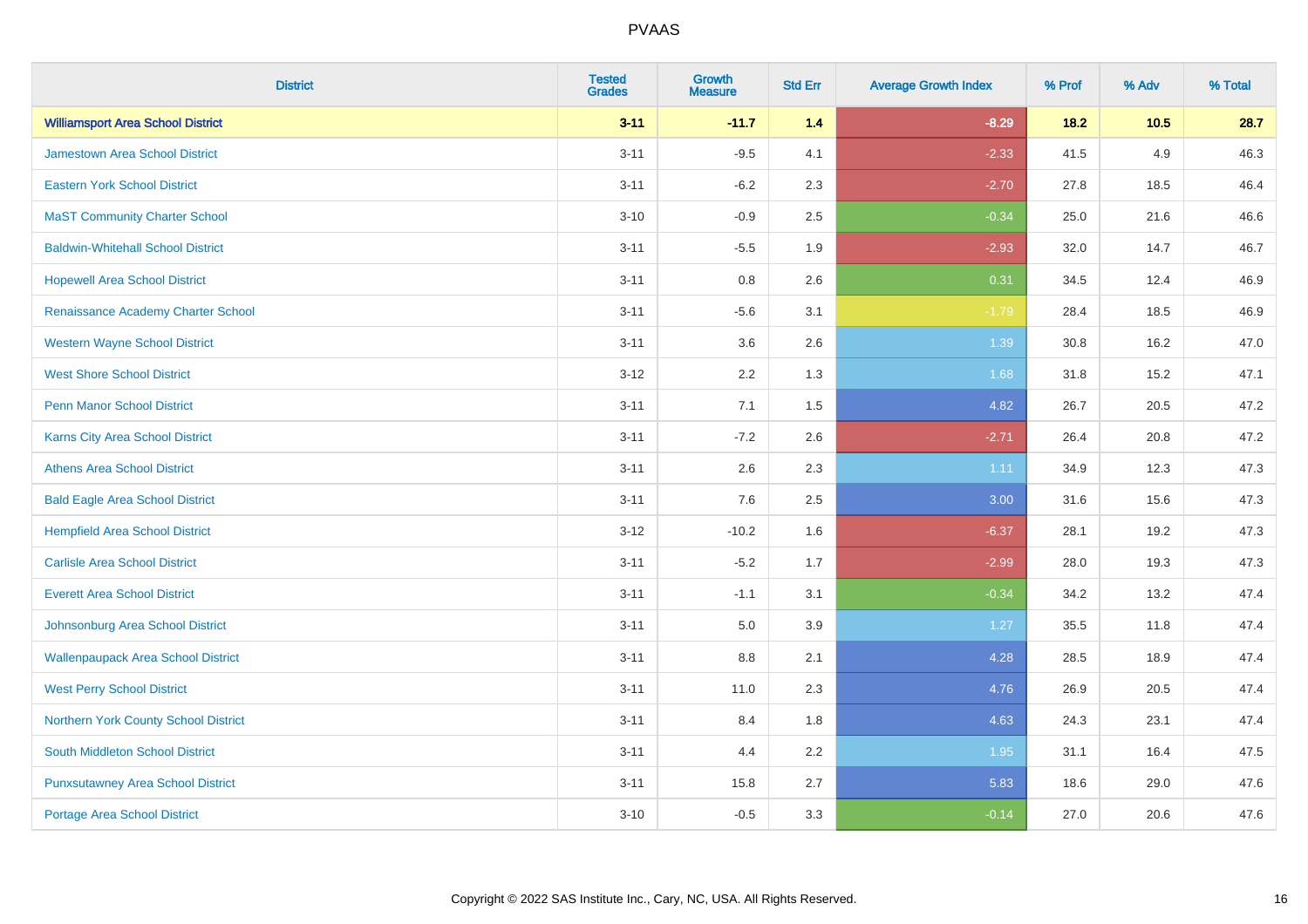| <b>District</b>                                    | <b>Tested</b><br><b>Grades</b> | <b>Growth</b><br><b>Measure</b> | <b>Std Err</b> | <b>Average Growth Index</b> | % Prof | % Adv | % Total |
|----------------------------------------------------|--------------------------------|---------------------------------|----------------|-----------------------------|--------|-------|---------|
| <b>Williamsport Area School District</b>           | $3 - 11$                       | $-11.7$                         | 1.4            | $-8.29$                     | $18.2$ | 10.5  | 28.7    |
| Northampton Area School District                   | $3 - 11$                       | 3.2                             | 1.5            | 2.05                        | 29.8   | 17.9  | 47.7    |
| <b>Hollidaysburg Area School District</b>          | $3 - 11$                       | $-2.7$                          | 1.6            | $-1.64$                     | 32.6   | 15.2  | 47.8    |
| <b>Tunkhannock Area School District</b>            | $3 - 11$                       | 1.4                             | 2.0            | 0.71                        | 29.8   | 18.1  | 47.9    |
| <b>Bradford Area School District</b>               | $3-12$                         | $-1.8$                          | 2.3            | $-0.79$                     | 31.2   | 16.7  | 47.9    |
| <b>Penncrest School District</b>                   | $3 - 11$                       | 6.0                             | 1.9            | 3.24                        | 31.1   | 16.9  | 48.0    |
| <b>Westmont Hilltop School District</b>            | $3 - 11$                       | $-1.0$                          | 2.8            | $-0.36$                     | 33.3   | 14.7  | 48.0    |
| <b>Reach Cyber Charter School</b>                  | $3 - 11$                       | 1.4                             | 3.6            | 0.40                        | 32.9   | 15.2  | 48.1    |
| <b>Palisades School District</b>                   | $3 - 11$                       | 7.7                             | 2.9            | 2.66                        | 27.8   | 20.3  | 48.1    |
| <b>Lincoln Park Performing Arts Charter School</b> | $7 - 11$                       | $-14.9$                         | 2.7            | $-5.45$                     | 39.3   | 8.9   | 48.2    |
| <b>Clarion-Limestone Area School District</b>      | $3 - 12$                       | $-10.0$                         | 3.6            | $-2.76$                     | 28.3   | 20.0  | 48.3    |
| <b>Lake-Lehman School District</b>                 | $3 - 11$                       | 14.9                            | 2.8            | 5.34                        | 25.8   | 22.5  | 48.3    |
| <b>Gettysburg Area School District</b>             | $3 - 11$                       | $-6.0$                          | 2.0            | $-3.02$                     | 28.8   | 19.6  | 48.5    |
| <b>Annville-Cleona School District</b>             | $3 - 12$                       | 1.1                             | 2.4            | 0.45                        | 34.8   | 13.6  | 48.5    |
| <b>Palmerton Area School District</b>              | $3 - 11$                       | $-0.9$                          | 2.7            | $-0.34$                     | 34.3   | 14.3  | 48.6    |
| <b>Cornwall-Lebanon School District</b>            | $3 - 11$                       | 8.2                             | 1.6            | 5.24                        | 28.0   | 20.5  | 48.6    |
| <b>Girard School District</b>                      | $3 - 11$                       | $-12.3$                         | 2.6            | $-4.76$                     | 29.7   | 18.9  | 48.6    |
| <b>Stroudsburg Area School District</b>            | $3 - 11$                       | 7.5                             | 1.6            | 4.70                        | 30.4   | 18.3  | 48.7    |
| <b>Ephrata Area School District</b>                | $3 - 11$                       | $6.8\,$                         | 1.7            | 4.08                        | 31.6   | 17.1  | 48.8    |
| <b>Fort Leboeuf School District</b>                | $3 - 11$                       | 3.5                             | 2.2            | 1.58                        | 32.0   | 16.8  | 48.8    |
| <b>Southmoreland School District</b>               | $3 - 11$                       | $-12.5$                         | 3.1            | $-4.04$                     | 33.3   | 15.5  | 48.8    |
| <b>Western Beaver County School District</b>       | $3 - 11$                       | $-9.3$                          | 4.2            | $-2.20$                     | 45.1   | 3.9   | 49.0    |
| <b>Newport School District</b>                     | $3 - 12$                       | 3.8                             | 3.3            | 1.17                        | 38.8   | 10.4  | 49.2    |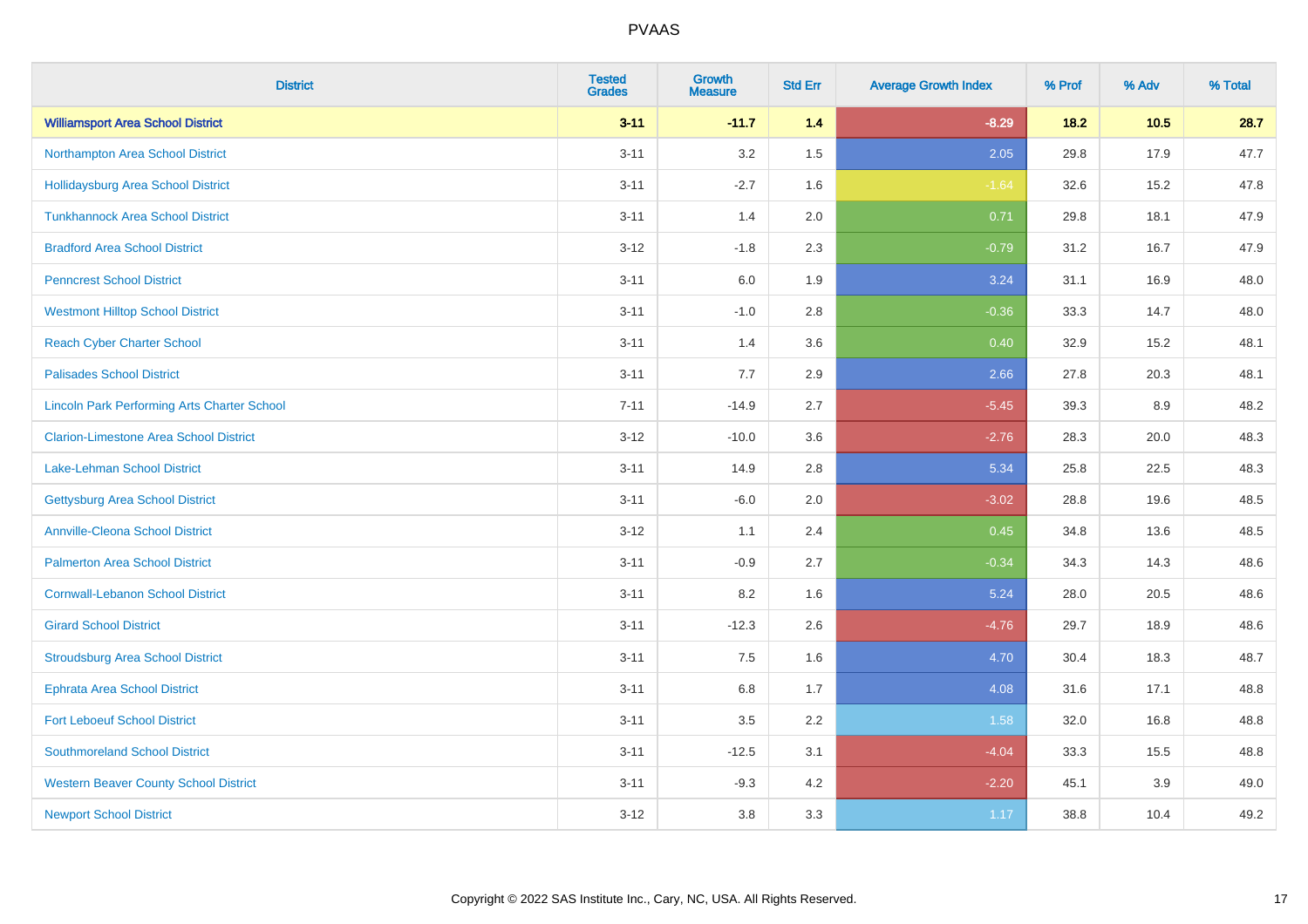| <b>District</b>                          | <b>Tested</b><br><b>Grades</b> | Growth<br><b>Measure</b> | <b>Std Err</b> | <b>Average Growth Index</b> | % Prof | % Adv  | % Total  |
|------------------------------------------|--------------------------------|--------------------------|----------------|-----------------------------|--------|--------|----------|
| <b>Williamsport Area School District</b> | $3 - 11$                       | $-11.7$                  | $1.4$          | $-8.29$                     | 18.2   | $10.5$ | 28.7     |
| <b>Iroquois School District</b>          | $3 - 11$                       | 13.6                     | 2.8            | 4.83                        | 33.3   | 16.0   | 49.4     |
| <b>Middletown Area School District</b>   | $3 - 11$                       | $-3.4$                   | 2.4            | $-1.44$                     | 34.3   | 15.2   | 49.4     |
| <b>Waynesboro Area School District</b>   | $3 - 12$                       | 3.0                      | 1.8            | 1.67                        | 26.0   | 23.5   | 49.5     |
| <b>General Mclane School District</b>    | $3 - 11$                       | $-10.7$                  | 2.4            | $-4.40$                     | 34.0   | 15.6   | 49.6     |
| <b>Valley View School District</b>       | $3 - 11$                       | 9.3                      | 2.2            | 4.18                        | 26.6   | 23.1   | 49.7     |
| <b>Avonworth School District</b>         | $3 - 10$                       | $-6.2$                   | 2.3            | $-2.68$                     | 35.9   | 14.1   | 50.0     |
| <b>Schuylkill Valley School District</b> | $3 - 11$                       | $-1.0$                   | 2.2            | $-0.47$                     | 29.8   | 20.2   | 50.0     |
| <b>Fairfield Area School District</b>    | $3 - 11$                       | $-0.5$                   | 3.6            | $-0.13$                     | 43.9   | 6.1    | 50.0     |
| <b>Wilson Area School District</b>       | $3 - 11$                       | $-0.3$                   | 2.4            | $-0.12$                     | 35.4   | 14.6   | $50.0\,$ |
| South Williamsport Area School District  | $3 - 10$                       | 0.9                      | 3.1            | 0.31                        | 38.4   | 11.6   | 50.0     |
| <b>Upper Adams School District</b>       | $3 - 11$                       | 0.9                      | 2.5            | 0.37                        | 33.0   | 17.0   | $50.0\,$ |
| <b>Bellefonte Area School District</b>   | $3 - 11$                       | 6.7                      | 2.0            | 3.34                        | 28.8   | 21.5   | 50.2     |
| <b>Mifflin County School District</b>    | $3 - 11$                       | 12.3                     | 1.6            | 7.69                        | 35.1   | 15.1   | 50.3     |
| 21st Century Cyber Charter School        | $6 - 12$                       | 6.6                      | 2.1            | 3.16                        | 29.0   | 21.8   | 50.8     |
| <b>Warrior Run School District</b>       | $3 - 11$                       | 10.5                     | 2.7            | 3.86                        | 34.1   | 16.8   | 50.9     |
| <b>Halifax Area School District</b>      | $3 - 11$                       | 5.8                      | 3.5            | 1.64                        | 32.1   | 18.9   | 50.9     |
| Daniel Boone Area School District        | $3-12$                         | 0.9                      | 1.9            | 0.46                        | 28.9   | 22.0   | 51.0     |
| Pennsylvania Virtual Charter School      | $3 - 11$                       | 4.4                      | 3.4            | 1.31                        | 29.8   | 21.2   | 51.0     |
| <b>Riverview School District</b>         | $3 - 11$                       | $-13.0$                  | 4.0            | $-3.29$                     | 43.1   | 7.8    | 51.0     |
| Kane Area School District                | $3 - 10$                       | 8.8                      | 2.9            | 3.07                        | 31.4   | 19.8   | 51.2     |
| Mechanicsburg Area School District       | $3 - 11$                       | $-5.7$                   | 1.6            | $-3.48$                     | 35.1   | 16.0   | 51.2     |
| <b>Windber Area School District</b>      | $3 - 11$                       | $-11.9$                  | 3.0            | $-3.94$                     | 41.0   | 10.3   | 51.3     |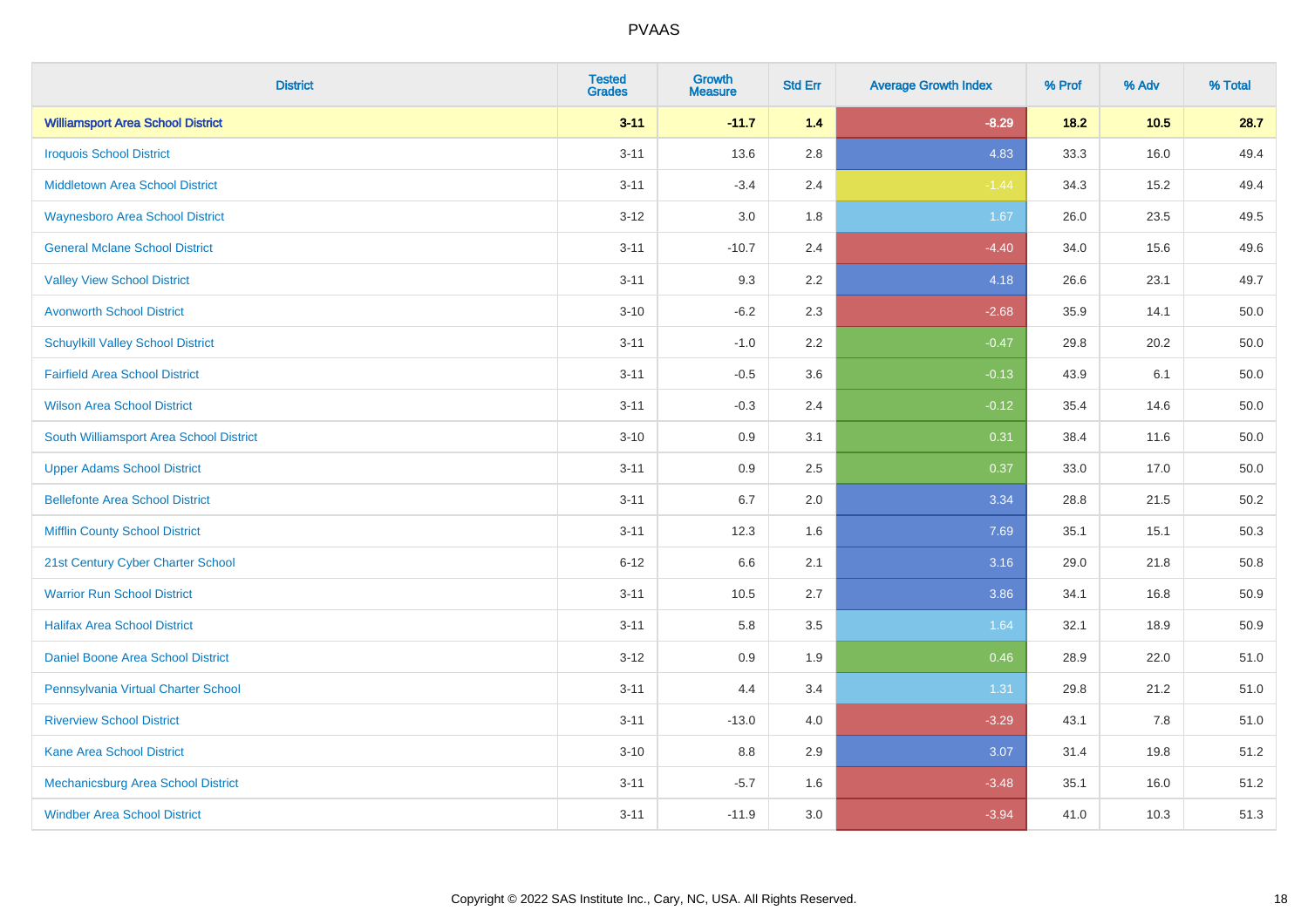| <b>District</b>                                | <b>Tested</b><br><b>Grades</b> | <b>Growth</b><br><b>Measure</b> | <b>Std Err</b> | <b>Average Growth Index</b> | % Prof | % Adv | % Total |
|------------------------------------------------|--------------------------------|---------------------------------|----------------|-----------------------------|--------|-------|---------|
| <b>Williamsport Area School District</b>       | $3 - 11$                       | $-11.7$                         | 1.4            | $-8.29$                     | $18.2$ | 10.5  | 28.7    |
| <b>Sullivan County School District</b>         | $3 - 10$                       | 2.5                             | 4.3            | 0.58                        | 43.6   | 7.7   | 51.3    |
| <b>Sayre Area School District</b>              | $3 - 11$                       | 5.8                             | 3.2            | 1.81                        | 30.3   | 21.0  | 51.3    |
| <b>Upper Moreland Township School District</b> | $3 - 11$                       | 1.1                             | 2.0            | 0.56                        | 24.8   | 26.6  | 51.3    |
| <b>Wyalusing Area School District</b>          | $3 - 12$                       | 5.7                             | 3.2            | 1.78                        | 38.6   | 12.9  | 51.4    |
| <b>Bedford Area School District</b>            | $3 - 11$                       | 6.4                             | 2.4            | 2.68                        | 31.0   | 20.6  | 51.6    |
| <b>Dover Area School District</b>              | $3 - 12$                       | 7.1                             | 1.9            | 3.78                        | 33.0   | 18.7  | 51.7    |
| <b>Tamaqua Area School District</b>            | $3 - 12$                       | 6.5                             | 2.4            | 2.72                        | 34.3   | 17.5  | 51.8    |
| <b>Glendale School District</b>                | $3 - 10$                       | 7.9                             | 3.5            | 2.25                        | 42.6   | 9.3   | 51.8    |
| South Side Area School District                | $3 - 11$                       | $-0.6$                          | 3.1            | $-0.19$                     | 24.0   | 28.0  | 52.0    |
| Pen Argyl Area School District                 | $3 - 12$                       | 12.8                            | 2.5            | 5.10                        | 28.5   | 23.8  | 52.3    |
| Allegheny-Clarion Valley School District       | $3 - 10$                       | 12.3                            | 4.1            | 3.03                        | 33.3   | 19.0  | 52.4    |
| Pocono Mountain School District                | $3 - 12$                       | $-4.3$                          | 1.8            | $-2.43$                     | 35.5   | 17.1  | 52.6    |
| <b>Albert Gallatin Area School District</b>    | $3 - 11$                       | $-1.7$                          | 2.3            | $-0.72$                     | 31.9   | 20.7  | 52.7    |
| <b>Slippery Rock Area School District</b>      | $3 - 11$                       | $-3.8$                          | 2.5            | $-1.56$                     | 30.8   | 21.9  | 52.7    |
| <b>Jersey Shore Area School District</b>       | $3 - 11$                       | 0.7                             | 2.5            | 0.27                        | 39.3   | 13.6  | 52.9    |
| Penns Valley Area School District              | $3 - 12$                       | 14.1                            | 2.6            | 5.33                        | 29.6   | 23.3  | 52.9    |
| <b>Spring Grove Area School District</b>       | $3 - 11$                       | 3.9                             | 2.0            | 1.90                        | 30.0   | 23.0  | 53.0    |
| <b>Greencastle-Antrim School District</b>      | $3 - 11$                       | $-0.3$                          | 2.0            | $-0.14$                     | 30.9   | 22.2  | 53.1    |
| <b>Kutztown Area School District</b>           | $3 - 12$                       | 9.3                             | 2.8            | 3.34                        | 38.5   | 14.6  | 53.2    |
| <b>Boyertown Area School District</b>          | $3 - 11$                       | $-2.9$                          | 1.4            | $-2.06$                     | 30.8   | 22.6  | 53.4    |
| South Eastern School District                  | $3 - 11$                       | $-1.0$                          | 1.8            | $-0.55$                     | 36.4   | 17.1  | 53.5    |
| <b>Greater Latrobe School District</b>         | $3 - 11$                       | $-14.1$                         | 2.0            | $-7.14$                     | 41.0   | 12.6  | 53.6    |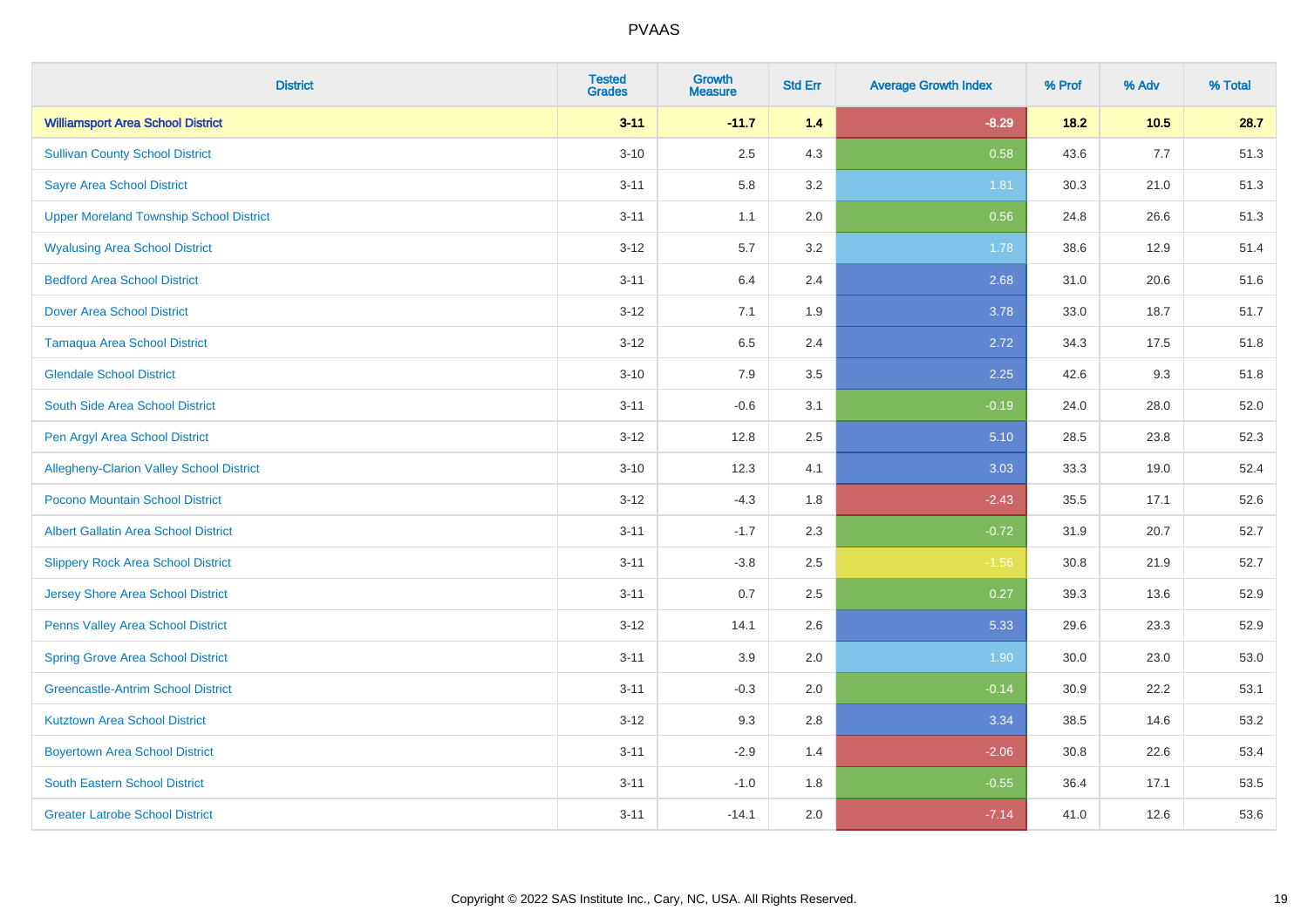| <b>District</b>                             | <b>Tested</b><br><b>Grades</b> | <b>Growth</b><br><b>Measure</b> | <b>Std Err</b> | <b>Average Growth Index</b> | % Prof | % Adv | % Total |
|---------------------------------------------|--------------------------------|---------------------------------|----------------|-----------------------------|--------|-------|---------|
| <b>Williamsport Area School District</b>    | $3 - 11$                       | $-11.7$                         | 1.4            | $-8.29$                     | $18.2$ | 10.5  | 28.7    |
| <b>Midd-West School District</b>            | $3 - 11$                       | 3.6                             | 2.6            | 1.42                        | 28.6   | 25.0  | 53.6    |
| <b>Beaver Area School District</b>          | $3 - 10$                       | $-3.0$                          | 2.5            | $-1.16$                     | 25.8   | 27.8  | 53.6    |
| Saint Marys Area School District            | $3 - 11$                       | 6.0                             | 2.2            | 2.69                        | 35.4   | 18.3  | 53.7    |
| <b>Wyomissing Area School District</b>      | $3 - 12$                       | $-2.4$                          | 2.6            | $-0.92$                     | 25.6   | 28.1  | 53.7    |
| Northeastern York School District           | $3 - 11$                       | 3.8                             | 1.8            | 2.11                        | 32.7   | 21.0  | 53.7    |
| East Pennsboro Area School District         | $3 - 11$                       | 4.8                             | 2.1            | 2.26                        | 36.8   | 16.9  | 53.7    |
| <b>Nazareth Area School District</b>        | $3 - 11$                       | $-2.5$                          | 1.7            | $-1.53$                     | 29.2   | 24.6  | 53.8    |
| <b>Quakertown Community School District</b> | $3 - 12$                       | $-4.3$                          | 1.5            | $-2.79$                     | 33.8   | 20.1  | 53.8    |
| <b>Lakeview School District</b>             | $3 - 11$                       | $-1.9$                          | 3.5            | $-0.53$                     | 41.5   | 12.3  | 53.8    |
| <b>Red Lion Area School District</b>        | $3 - 11$                       | 4.5                             | 1.9            | 2.31                        | 32.3   | 21.5  | 53.8    |
| <b>Chichester School District</b>           | $3 - 11$                       | $-1.8$                          | 4.2            | $-0.44$                     | 40.0   | 14.0  | 54.0    |
| <b>Whitehall-Coplay School District</b>     | $3 - 11$                       | 11.8                            | 1.7            | 7.06                        | 32.3   | 21.7  | 54.0    |
| <b>Gateway School District</b>              | $3 - 11$                       | 3.1                             | 2.0            | 1.55                        | 35.7   | 18.5  | 54.2    |
| <b>Dubois Area School District</b>          | $3 - 11$                       | $-2.8$                          | 2.0            | $-1.37$                     | 35.5   | 19.0  | 54.6    |
| <b>Dallas School District</b>               | $3 - 11$                       | 8.1                             | 2.1            | 3.87                        | 32.4   | 22.4  | 54.8    |
| <b>Crestwood School District</b>            | $3 - 11$                       | $-3.4$                          | 2.2            | $-1.52$                     | 33.1   | 21.7  | 54.9    |
| <b>Brockway Area School District</b>        | $3 - 11$                       | $-0.4$                          | 3.5            | $-0.11$                     | 41.2   | 13.8  | 55.0    |
| <b>United School District</b>               | $3 - 11$                       | 6.3                             | 3.3            | 1.89                        | 38.8   | 16.3  | 55.0    |
| <b>Neshaminy School District</b>            | $3 - 11$                       | 8.6                             | 1.3            | 6.56                        | 31.3   | 23.9  | 55.2    |
| Shenango Area School District               | $3 - 11$                       | 1.7                             | 3.2            | 0.52                        | 41.4   | 13.8  | 55.3    |
| <b>Blackhawk School District</b>            | $3 - 11$                       | 2.0                             | 2.3            | 0.87                        | 34.6   | 20.7  | 55.3    |
| <b>Bermudian Springs School District</b>    | $3 - 11$                       | 2.5                             | 2.4            | 1.05                        | 31.8   | 23.5  | 55.3    |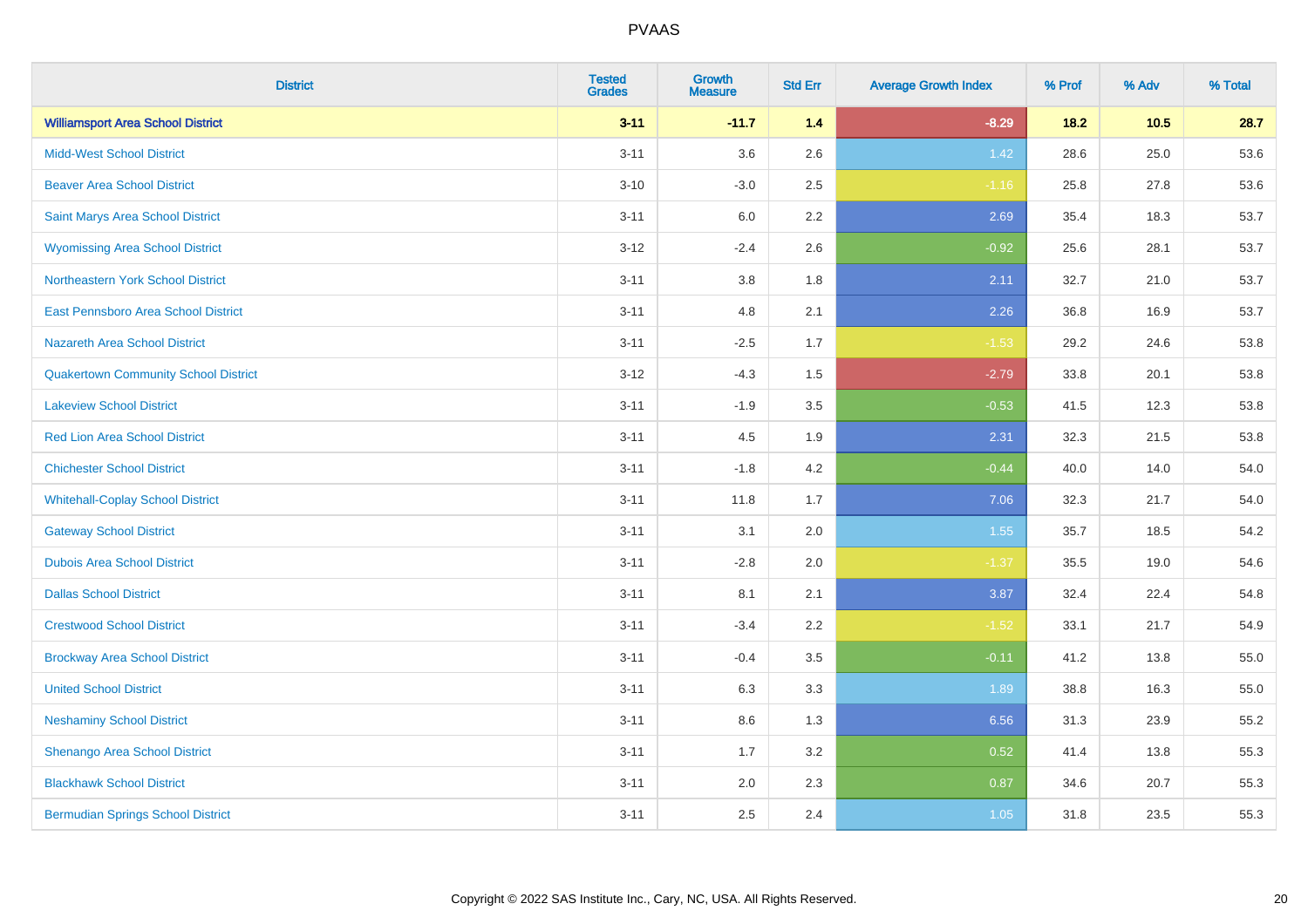| <b>District</b>                                | <b>Tested</b><br><b>Grades</b> | Growth<br><b>Measure</b> | <b>Std Err</b> | <b>Average Growth Index</b> | % Prof | % Adv  | % Total |
|------------------------------------------------|--------------------------------|--------------------------|----------------|-----------------------------|--------|--------|---------|
| <b>Williamsport Area School District</b>       | $3 - 11$                       | $-11.7$                  | $1.4$          | $-8.29$                     | $18.2$ | $10.5$ | 28.7    |
| <b>Montour School District</b>                 | $3 - 11$                       | $-6.1$                   | 2.1            | $-2.95$                     | 31.8   | 23.6   | 55.3    |
| <b>Lehighton Area School District</b>          | $3 - 11$                       | 11.4                     | 2.4            | 4.84                        | 30.5   | 24.9   | 55.3    |
| <b>Central York School District</b>            | $3 - 12$                       | 12.9                     | 1.5            | 8.64                        | 31.4   | 24.1   | 55.5    |
| <b>Galeton Area School District</b>            | $3 - 11$                       | 5.4                      | 5.4            | 1.01                        | 33.3   | 22.2   | 55.6    |
| <b>Homer-Center School District</b>            | $3 - 11$                       | 8.8                      | 3.5            | 2.53                        | 38.0   | 17.7   | 55.8    |
| <b>South Western School District</b>           | $3 - 12$                       | 2.5                      | 1.7            | 1.48                        | 36.2   | 19.7   | 55.9    |
| <b>Wilson School District</b>                  | $3 - 12$                       | 0.5                      | 1.5            | 0.32                        | 30.4   | 25.5   | 55.9    |
| Wilmington Area School District                | $3 - 11$                       | 11.1                     | 3.3            | 3.37                        | 29.8   | 26.2   | 56.0    |
| <b>York Suburban School District</b>           | $3 - 11$                       | 7.4                      | 2.1            | 3.55                        | 24.9   | 31.2   | 56.1    |
| <b>Brandywine Heights Area School District</b> | $3 - 11$                       | 5.8                      | 2.6            | 2.27                        | 27.7   | 28.6   | 56.2    |
| <b>Central Valley School District</b>          | $3 - 10$                       | 4.7                      | 2.6            | 1.83                        | 37.8   | 18.5   | 56.3    |
| <b>Muncy School District</b>                   | $3 - 11$                       | 6.9                      | 3.3            | 2.12                        | 37.6   | 18.8   | 56.4    |
| <b>North East School District</b>              | $3 - 11$                       | $-5.3$                   | 2.7            | $-1.97$                     | 31.7   | 24.8   | 56.4    |
| <b>Wissahickon School District</b>             | $3 - 10$                       | $-5.3$                   | 1.7            | $-3.14$                     | 27.5   | 29.0   | 56.6    |
| <b>Blue Mountain School District</b>           | $3 - 10$                       | 12.2                     | 2.1            | 5.81                        | 30.7   | 26.1   | 56.8    |
| <b>Springfield School District</b>             | $3 - 11$                       | 1.2                      | 1.7            | 0.69                        | 31.8   | 25.2   | 56.9    |
| <b>South Butler County School District</b>     | $3 - 10$                       | 6.3                      | 2.2            | 2.80                        | 37.8   | 19.2   | 57.0    |
| <b>Montoursville Area School District</b>      | $3 - 12$                       | $-8.4$                   | 2.6            | $-3.17$                     | 38.8   | 18.2   | 57.0    |
| <b>Belle Vernon Area School District</b>       | $3 - 11$                       | 11.1                     | 2.3            | 4.88                        | 31.6   | 25.4   | 57.1    |
| <b>Bloomsburg Area School District</b>         | $3 - 10$                       | 4.3                      | 3.4            | 1.26                        | 36.5   | 20.6   | 57.1    |
| <b>Spring Cove School District</b>             | $3 - 11$                       | 9.1                      | 2.4            | 3.77                        | 31.8   | 25.4   | 57.1    |
| <b>Donegal School District</b>                 | $3 - 12$                       | 5.9                      | 2.2            | 2.72                        | 34.1   | 23.1   | 57.2    |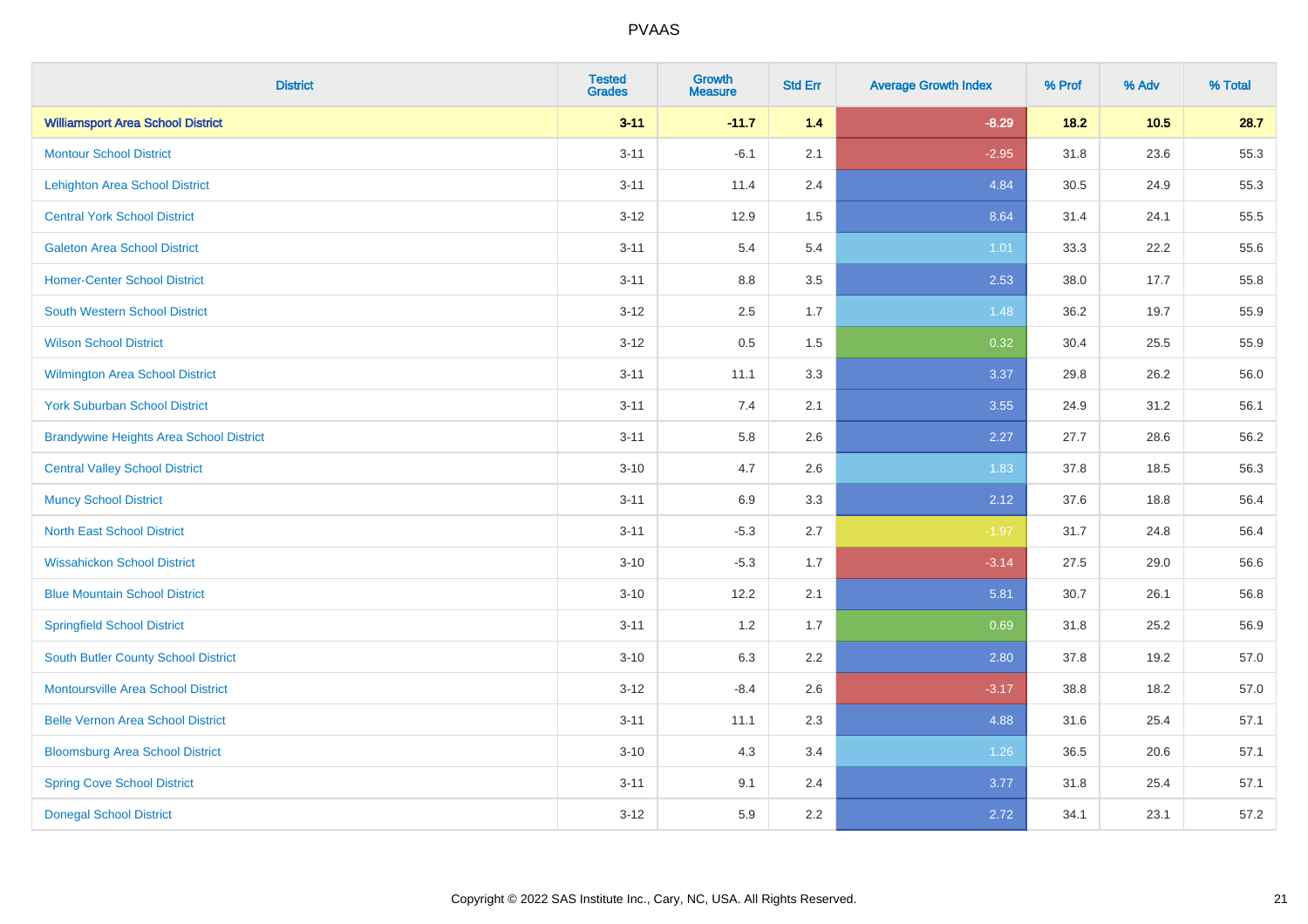| <b>District</b>                                 | <b>Tested</b><br><b>Grades</b> | Growth<br><b>Measure</b> | <b>Std Err</b> | <b>Average Growth Index</b> | % Prof | % Adv  | % Total |
|-------------------------------------------------|--------------------------------|--------------------------|----------------|-----------------------------|--------|--------|---------|
| <b>Williamsport Area School District</b>        | $3 - 11$                       | $-11.7$                  | $1.4$          | $-8.29$                     | 18.2   | $10.5$ | 28.7    |
| <b>Armstrong School District</b>                | $3 - 11$                       | 9.8                      | 1.6            | 6.22                        | 32.8   | 24.6   | 57.4    |
| <b>Lower Dauphin School District</b>            | $3 - 11$                       | 5.3                      | 1.8            | 3.03                        | 30.6   | 26.8   | 57.5    |
| Capital Area School for the Arts Charter School | $9 - 11$                       | 14.2                     | 4.5            | 3.13                        | 27.5   | 30.0   | 57.5    |
| <b>Fleetwood Area School District</b>           | $3 - 10$                       | 10.4                     | 2.0            | 5.19                        | 31.7   | 25.8   | 57.5    |
| <b>Ridgway Area School District</b>             | $3 - 11$                       | $-6.1$                   | 4.0            | $-1.53$                     | 42.2   | 15.6   | 57.8    |
| California Area School District                 | $3 - 10$                       | $-13.7$                  | 4.5            | $-3.06$                     | 41.7   | 16.7   | 58.3    |
| <b>Avon Grove Charter School</b>                | $3 - 11$                       | 9.8                      | 3.1            | 3.18                        | 32.4   | 26.0   | 58.4    |
| <b>Abington School District</b>                 | $3 - 10$                       | 0.9                      | 1.6            | 0.57                        | 29.7   | 28.7   | 58.4    |
| <b>Conestoga Valley School District</b>         | $3 - 11$                       | 2.4                      | 1.7            | 1.43                        | 35.0   | 23.5   | 58.5    |
| <b>Twin Valley School District</b>              | $3 - 12$                       | $-3.2$                   | 1.9            | $-1.68$                     | 38.8   | 19.8   | 58.6    |
| <b>Conemaugh Township Area School District</b>  | $3 - 12$                       | 4.8                      | 3.5            | 1.39                        | 30.9   | 27.8   | 58.8    |
| <b>Riverside Beaver County School District</b>  | $3 - 11$                       | $-5.5$                   | 2.7            | $-2.03$                     | 35.8   | 23.2   | 59.0    |
| <b>East Penn School District</b>                | $3 - 11$                       | 8.9                      | 1.2            | 7.61                        | 32.8   | 26.4   | 59.2    |
| <b>Canon-Mcmillan School District</b>           | $3 - 11$                       | $-5.0$                   | 1.5            | $-3.25$                     | 30.8   | 28.5   | 59.3    |
| Northwestern Lehigh School District             | $3 - 11$                       | $-2.4$                   | 2.1            | $-1.14$                     | 41.7   | 17.9   | 59.5    |
| <b>West Chester Area School District</b>        | $3 - 11$                       | $-2.1$                   | 1.2            | $-1.83$                     | 36.4   | 23.2   | 59.6    |
| <b>Pennridge School District</b>                | $3 - 10$                       | 7.4                      | 1.5            | 5.10                        | 32.0   | 27.6   | 59.6    |
| <b>Phoenixville Area School District</b>        | $3 - 11$                       | $7.3$                    | 1.8            | 3.96                        | 32.3   | 27.6   | 59.8    |
| <b>Moon Area School District</b>                | $3 - 11$                       | 1.5                      | 1.8            | 0.86                        | 34.5   | 25.5   | 60.0    |
| <b>Bellwood-Antis School District</b>           | $3 - 10$                       | 3.5                      | 2.8            | 1.24                        | 40.9   | 19.4   | 60.2    |
| <b>Indiana Area School District</b>             | $3 - 11$                       | 12.0                     | 2.0            | 5.98                        | 30.0   | 30.4   | 60.3    |
| <b>Perkiomen Valley School District</b>         | $3 - 11$                       | 2.7                      | 1.5            | 1.83                        | 35.0   | 25.3   | 60.3    |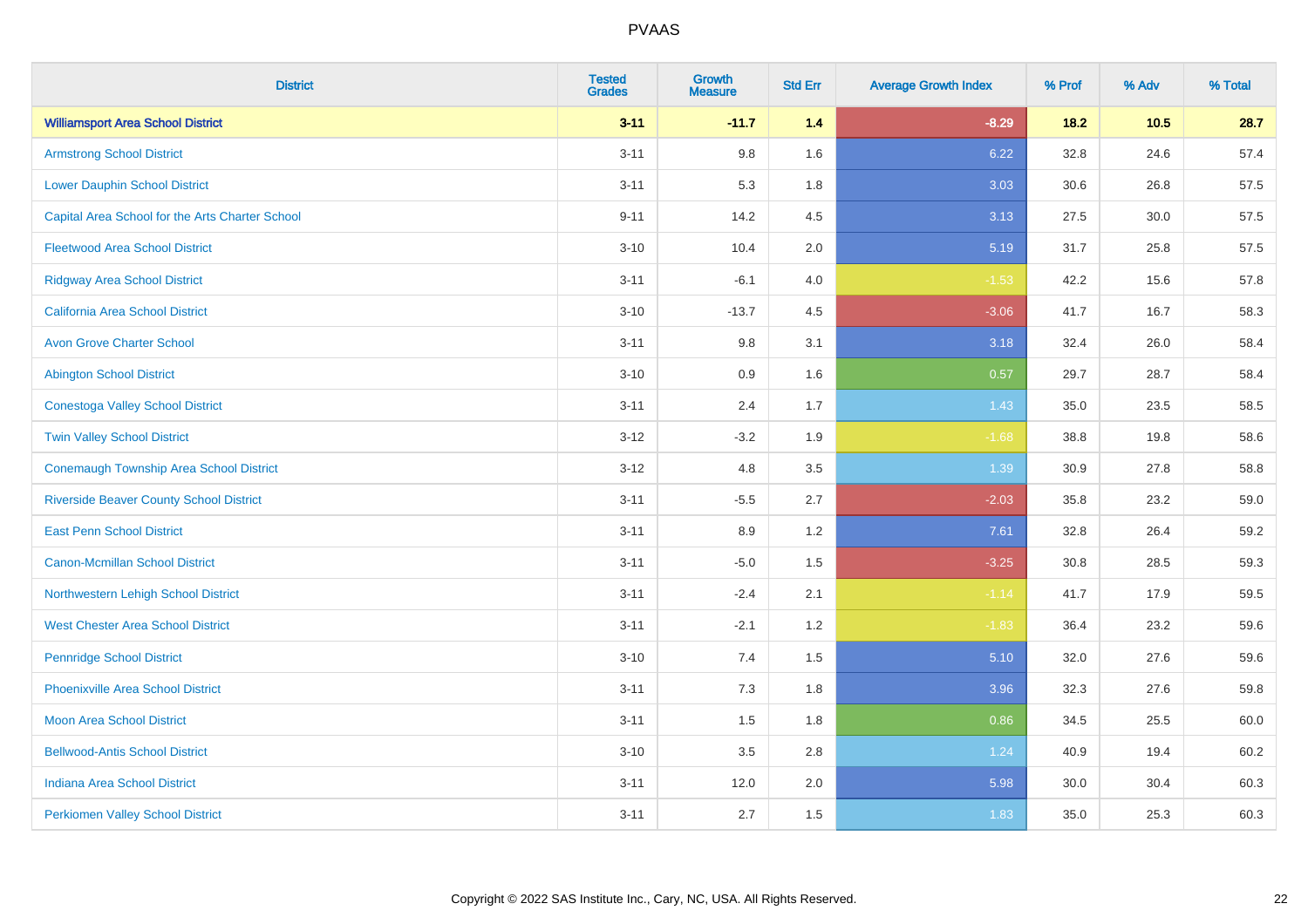| <b>District</b>                           | <b>Tested</b><br><b>Grades</b> | <b>Growth</b><br><b>Measure</b> | <b>Std Err</b> | <b>Average Growth Index</b> | % Prof | % Adv | % Total |
|-------------------------------------------|--------------------------------|---------------------------------|----------------|-----------------------------|--------|-------|---------|
| <b>Williamsport Area School District</b>  | $3 - 11$                       | $-11.7$                         | 1.4            | $-8.29$                     | $18.2$ | 10.5  | 28.7    |
| <b>Plum Borough School District</b>       | $3 - 11$                       | $-9.4$                          | 2.4            | $-3.98$                     | 32.9   | 27.4  | 60.4    |
| <b>Cocalico School District</b>           | $3 - 11$                       | 12.3                            | 1.9            | 6.48                        | 28.2   | 32.3  | 60.5    |
| <b>Conewago Valley School District</b>    | $3 - 12$                       | 7.6                             | 1.7            | 4.46                        | 41.3   | 19.4  | 60.6    |
| <b>Brookville Area School District</b>    | $3 - 11$                       | $6.8\,$                         | 3.1            | 2.19                        | 46.1   | 14.6  | 60.7    |
| Pennsylvania Leadership Charter School    | $3 - 11$                       | 8.0                             | 1.9            | 4.22                        | 33.1   | 27.8  | 60.9    |
| <b>Richland School District</b>           | $3 - 11$                       | $-6.9$                          | 2.6            | $-2.63$                     | 40.1   | 20.9  | 61.0    |
| <b>Hermitage School District</b>          | $3 - 12$                       | 14.0                            | 2.5            | 5.59                        | 34.0   | 27.0  | 61.0    |
| <b>Owen J Roberts School District</b>     | $3 - 11$                       | $-3.5$                          | 1.5            | $-2.27$                     | 36.8   | 24.4  | 61.2    |
| <b>Garnet Valley School District</b>      | $3 - 10$                       | 0.2                             | 1.7            | 0.13                        | 34.9   | 26.4  | 61.3    |
| <b>Oley Valley School District</b>        | $3 - 11$                       | 1.4                             | 2.4            | 0.56                        | 37.4   | 23.9  | 61.4    |
| <b>Jenkintown School District</b>         | $3 - 11$                       | $-7.9$                          | 4.1            | $-1.92$                     | 34.1   | 27.3  | 61.4    |
| <b>Evergreen Community Charter School</b> | $6 - 11$                       | $-1.1$                          | 4.7            | $-0.23$                     | 34.6   | 26.9  | 61.5    |
| <b>Manheim Township School District</b>   | $3 - 12$                       | 10.9                            | 1.5            | 7.51                        | 30.9   | 31.0  | 61.9    |
| <b>Parkland School District</b>           | $3 - 11$                       | $-3.7$                          | 1.2            | $-3.17$                     | 31.4   | 30.6  | 62.0    |
| West Jefferson Hills School District      | $3 - 11$                       | 1.9                             | 1.9            | 0.99                        | 34.8   | 27.3  | 62.1    |
| Downingtown Area School District          | $3 - 11$                       | 4.4                             | 1.1            | 4.06                        | 30.1   | 32.0  | 62.2    |
| <b>Coudersport Area School District</b>   | $3 - 11$                       | 14.8                            | 3.4            | 4.33                        | 34.7   | 28.0  | 62.7    |
| <b>Central Columbia School District</b>   | $3 - 12$                       | 0.3                             | 2.3            | 0.12                        | 25.4   | 37.6  | 63.0    |
| <b>Haverford Township School District</b> | $3 - 11$                       | 1.4                             | 1.4            | 1.05                        | 36.7   | 26.3  | 63.0    |
| <b>Manheim Central School District</b>    | $3 - 11$                       | 12.8                            | 2.0            | 6.52                        | 27.8   | 35.4  | 63.2    |
| <b>Tuscarora School District</b>          | $3 - 11$                       | 13.4                            | 2.2            | 6.20                        | 37.1   | 26.3  | 63.4    |
| North Clarion County School District      | $3 - 12$                       | 3.4                             | 4.1            | 0.83                        | 45.0   | 18.8  | 63.8    |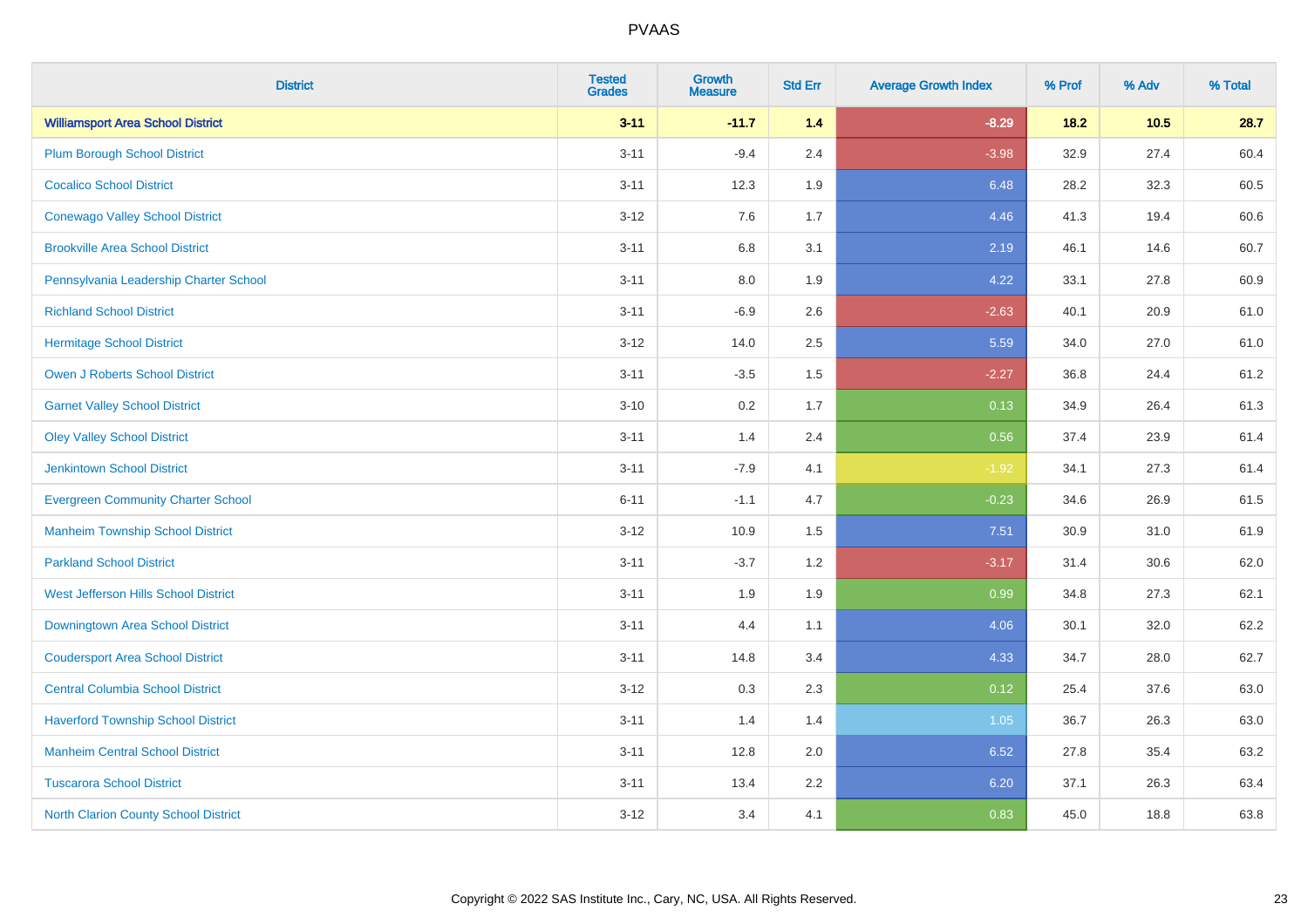| <b>District</b>                           | <b>Tested</b><br><b>Grades</b> | <b>Growth</b><br><b>Measure</b> | <b>Std Err</b> | <b>Average Growth Index</b> | % Prof | % Adv    | % Total |
|-------------------------------------------|--------------------------------|---------------------------------|----------------|-----------------------------|--------|----------|---------|
| <b>Williamsport Area School District</b>  | $3 - 11$                       | $-11.7$                         | 1.4            | $-8.29$                     | 18.2   | $10.5$   | 28.7    |
| <b>Greenwood School District</b>          | $3 - 11$                       | 11.3                            | 3.6            | 3.14                        | 31.2   | 32.8     | 63.9    |
| <b>Elizabethtown Area School District</b> | $3 - 12$                       | 7.1                             | 1.7            | 4.19                        | 36.4   | 27.6     | 64.0    |
| <b>Warwick School District</b>            | $3 - 11$                       | 21.7                            | 1.8            | 11.76                       | 27.7   | 36.3     | 64.0    |
| <b>Sharpsville Area School District</b>   | $3 - 11$                       | 3.8                             | 3.7            | 1.04                        | 41.1   | 23.2     | 64.3    |
| <b>Benton Area School District</b>        | $3 - 10$                       | 8.1                             | 4.0            | 2.01                        | 35.7   | 28.6     | 64.3    |
| <b>Upper Dauphin Area School District</b> | $3 - 11$                       | 16.5                            | 5.1            | 3.26                        | 37.5   | 26.8     | 64.3    |
| <b>West Allegheny School District</b>     | $3 - 12$                       | 8.6                             | 2.0            | 4.34                        | 37.3   | 27.2     | 64.5    |
| <b>Millcreek Township School District</b> | $3 - 11$                       | 9.1                             | 1.4            | 6.61                        | 34.5   | 30.1     | 64.6    |
| <b>Upper Dublin School District</b>       | $3 - 12$                       | 2.1                             | 1.8            | 1.19                        | 34.7   | $30.0\,$ | 64.7    |
| <b>North Pocono School District</b>       | $3 - 11$                       | 13.1                            | 3.7            | 3.54                        | 31.4   | 33.3     | 64.7    |
| <b>Rose Tree Media School District</b>    | $3 - 10$                       | $-2.8$                          | 2.1            | $-1.33$                     | 35.2   | 29.6     | 64.8    |
| <b>Franklin Regional School District</b>  | $3 - 11$                       | 11.3                            | 1.8            | 6.13                        | 30.0   | 35.0     | 65.0    |
| <b>Norwin School District</b>             | $3 - 11$                       | $-1.1$                          | 1.6            | $-0.70$                     | 37.7   | 27.6     | 65.2    |
| <b>Pennsbury School District</b>          | $3 - 11$                       | 5.6                             | 1.3            | 4.38                        | 37.7   | 27.7     | 65.4    |
| <b>Abington Heights School District</b>   | $3 - 11$                       | 6.7                             | 1.7            | 4.00                        | 33.8   | 31.7     | 65.5    |
| <b>Saucon Valley School District</b>      | $3 - 11$                       | 18.9                            | 2.2            | 8.48                        | 26.0   | 39.6     | 65.6    |
| <b>Tyrone Area School District</b>        | $3 - 12$                       | 29.2                            | 2.3            | 12.86                       | 36.6   | 29.1     | 65.7    |
| <b>Seneca Valley School District</b>      | $3 - 11$                       | 0.8                             | 1.4            | 0.54                        | 40.6   | 25.2     | 65.8    |
| <b>Quaker Valley School District</b>      | $3 - 11$                       | 12.2                            | 2.5            | 4.90                        | 39.5   | 26.4     | 65.9    |
| <b>West Branch Area School District</b>   | $3 - 11$                       | 17.0                            | 3.3            | 5.20                        | 47.1   | 19.1     | 66.2    |
| North Penn School District                | $3 - 11$                       | 17.6                            | 1.0            | 17.53                       | 30.8   | 35.7     | 66.4    |
| <b>Montrose Area School District</b>      | $3 - 10$                       | 12.3                            | 2.8            | 4.41                        | 37.8   | 28.9     | 66.7    |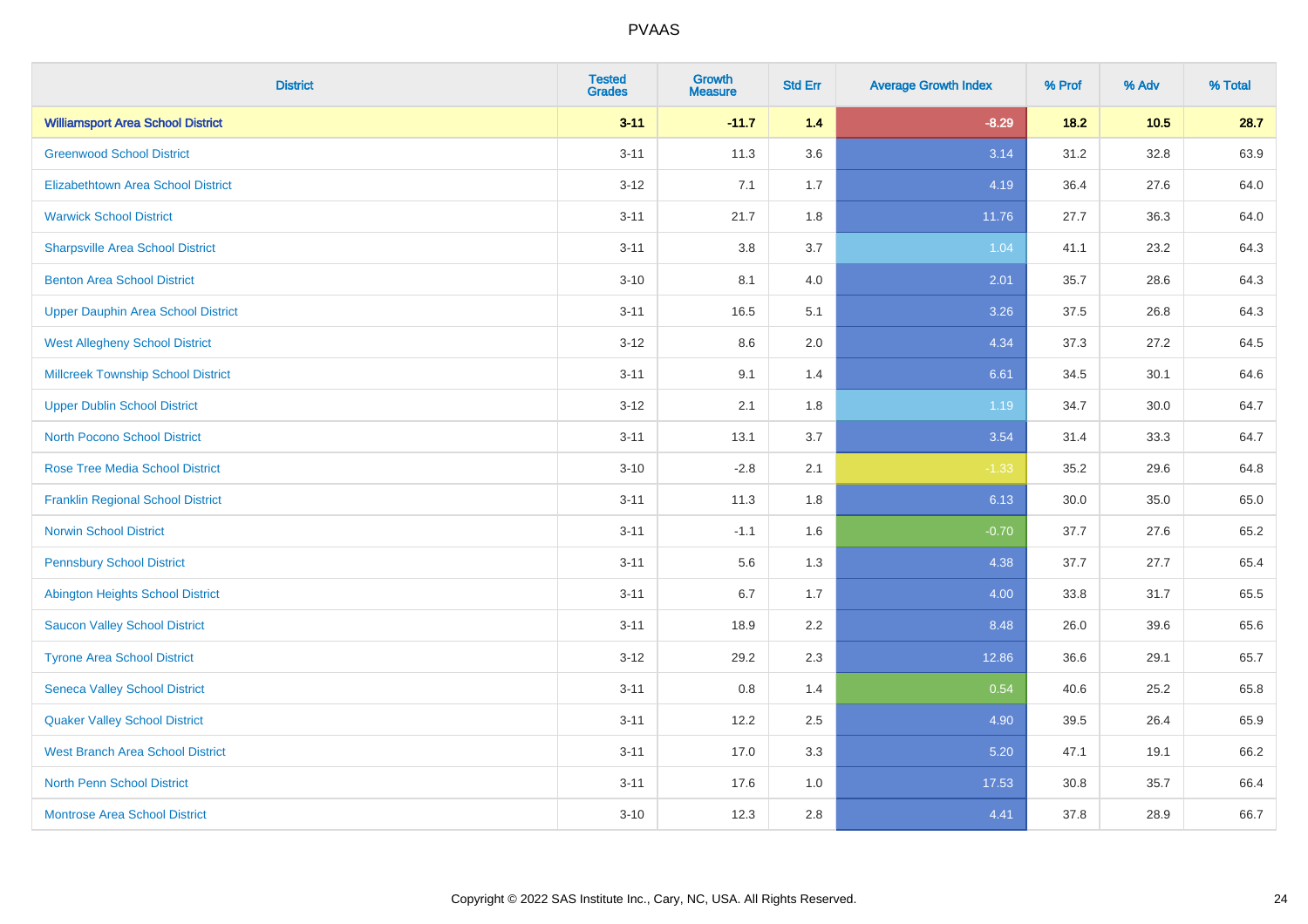| <b>District</b>                               | <b>Tested</b><br><b>Grades</b> | <b>Growth</b><br><b>Measure</b> | <b>Std Err</b> | <b>Average Growth Index</b> | % Prof | % Adv | % Total |
|-----------------------------------------------|--------------------------------|---------------------------------|----------------|-----------------------------|--------|-------|---------|
| <b>Williamsport Area School District</b>      | $3 - 11$                       | $-11.7$                         | 1.4            | $-8.29$                     | $18.2$ | 10.5  | 28.7    |
| <b>Pequea Valley School District</b>          | $3 - 11$                       | 18.0                            | 3.1            | 5.74                        | 29.2   | 37.5  | 66.7    |
| <b>Hempfield School District</b>              | $3 - 11$                       | 13.4                            | 1.3            | 10.53                       | 29.9   | 36.8  | 66.7    |
| <b>Southern York County School District</b>   | $3 - 11$                       | 15.5                            | 1.8            | 8.48                        | 37.6   | 29.2  | 66.8    |
| <b>Upper Merion Area School District</b>      | $3 - 11$                       | 14.0                            | 2.0            | 7.15                        | 34.4   | 32.6  | 67.0    |
| <b>Avon Grove School District</b>             | $3 - 10$                       | 7.6                             | 1.4            | 5.29                        | 33.7   | 33.2  | 67.0    |
| Southern Lehigh School District               | $3 - 11$                       | $-4.1$                          | 2.1            | $-1.94$                     | 39.3   | 28.0  | 67.2    |
| <b>Freeport Area School District</b>          | $3 - 10$                       | $-0.2$                          | 2.1            | $-0.10$                     | 37.4   | 29.8  | 67.2    |
| <b>Great Valley School District</b>           | $3 - 11$                       | 5.4                             | 2.0            | 2.77                        | 33.8   | 33.5  | 67.3    |
| <b>Council Rock School District</b>           | $3 - 11$                       | 13.5                            | 1.1            | 12.27                       | 32.0   | 35.4  | 67.4    |
| <b>Bethel Park School District</b>            | $3 - 11$                       | $-4.4$                          | 1.7            | $-2.62$                     | 40.1   | 27.3  | 67.4    |
| <b>Littlestown Area School District</b>       | $3 - 11$                       | 28.7                            | 2.4            | 11.83                       | 38.4   | 29.3  | 67.7    |
| Lampeter-Strasburg School District            | $3 - 12$                       | 11.0                            | 1.9            | 5.69                        | 35.4   | 32.3  | 67.7    |
| <b>Springfield Township School District</b>   | $3 - 11$                       | $-3.9$                          | 3.1            | $-1.27$                     | 37.2   | 30.8  | 68.1    |
| <b>Clearfield Area School District</b>        | $3 - 10$                       | $-1.3$                          | 3.7            | $-0.34$                     | 43.9   | 24.6  | 68.4    |
| <b>Delaware Valley School District</b>        | $3 - 11$                       | 15.7                            | 1.6            | 9.62                        | 36.7   | 32.1  | 68.8    |
| <b>Mars Area School District</b>              | $3 - 10$                       | 6.6                             | 1.9            | 3.45                        | 36.7   | 32.4  | 69.1    |
| <b>Berlin Brothersvalley School District</b>  | $3 - 11$                       | 19.6                            | 4.0            | 4.93                        | 28.3   | 41.3  | 69.6    |
| <b>Methacton School District</b>              | $3 - 11$                       | 11.0                            | 1.6            | 6.94                        | 36.0   | 33.6  | 69.6    |
| <b>Souderton Area School District</b>         | $3 - 11$                       | 18.5                            | 1.4            | 12.86                       | 39.2   | 31.2  | 70.4    |
| <b>Wallingford-Swarthmore School District</b> | $3 - 10$                       | 5.0                             | 2.2            | 2.25                        | 33.3   | 37.1  | 70.4    |
| South Fayette Township School District        | $3 - 11$                       | 6.0                             | 1.8            | 3.33                        | 32.2   | 38.3  | 70.5    |
| <b>Cumberland Valley School District</b>      | $3 - 12$                       | 18.6                            | 1.2            | 15.79                       | 31.3   | 39.2  | 70.5    |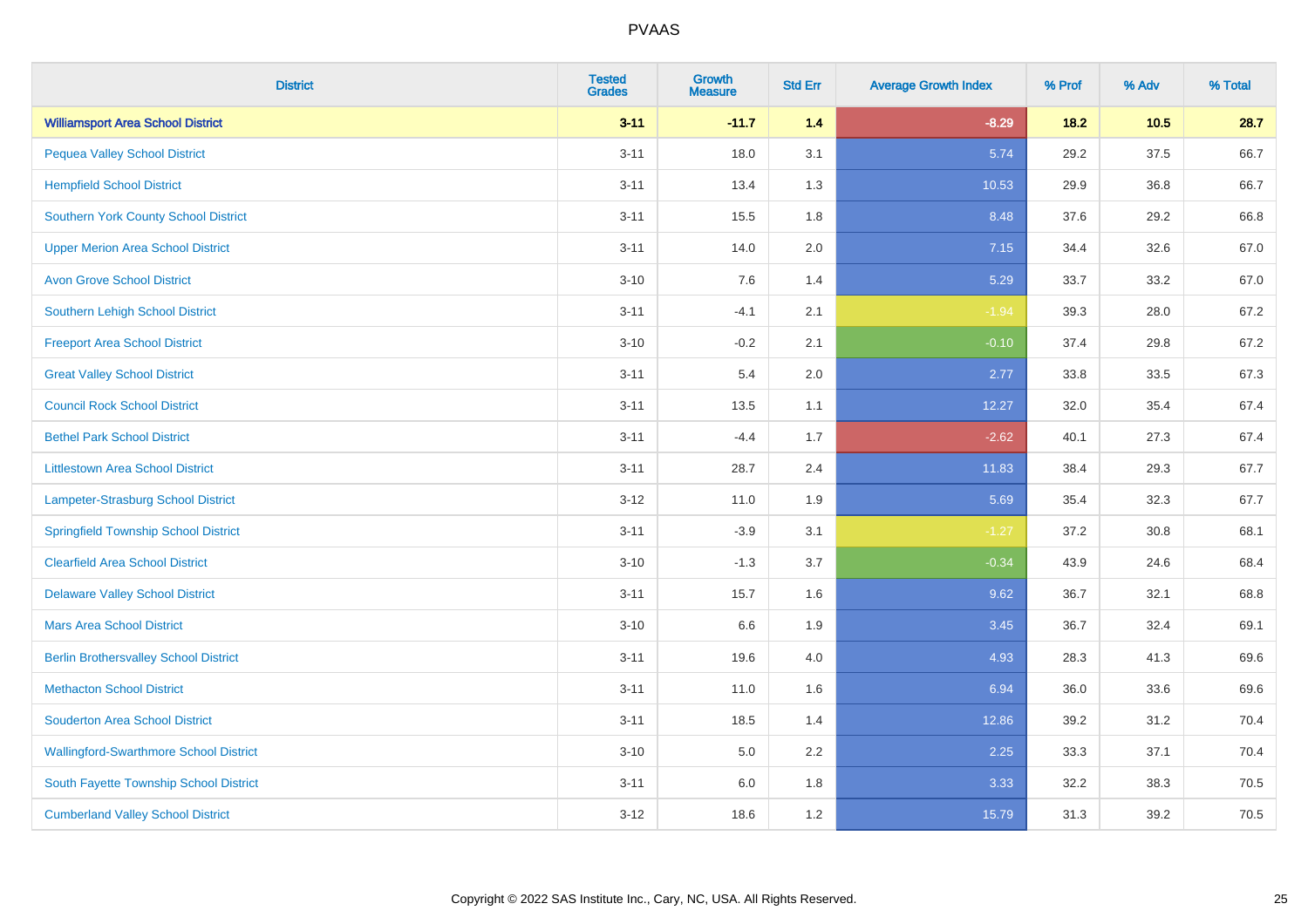| <b>District</b>                                 | <b>Tested</b><br><b>Grades</b> | <b>Growth</b><br><b>Measure</b> | <b>Std Err</b> | <b>Average Growth Index</b> | % Prof | % Adv  | % Total |
|-------------------------------------------------|--------------------------------|---------------------------------|----------------|-----------------------------|--------|--------|---------|
| <b>Williamsport Area School District</b>        | $3 - 11$                       | $-11.7$                         | 1.4            | $-8.29$                     | 18.2   | $10.5$ | 28.7    |
| <b>Oswayo Valley School District</b>            | $3 - 12$                       | 9.9                             | 5.1            | 1.93                        | 26.5   | 44.1   | 70.6    |
| <b>Colonial School District</b>                 | $3 - 11$                       | 22.1                            | 1.6            | 13.55                       | 27.2   | 43.5   | 70.6    |
| <b>Tredyffrin-Easttown School District</b>      | $3 - 10$                       | 8.7                             | 2.4            | 3.57                        | 35.2   | 35.8   | 71.0    |
| <b>Dallastown Area School District</b>          | $3 - 11$                       | 19.9                            | 1.4            | 14.14                       | 36.8   | 34.2   | 71.0    |
| <b>Radnor Township School District</b>          | $3 - 12$                       | 7.5                             | 1.9            | 4.03                        | 33.0   | 38.3   | 71.3    |
| <b>Lower Moreland Township School District</b>  | $3 - 11$                       | 8.7                             | 2.0            | 4.35                        | 38.2   | 33.2   | 71.4    |
| <b>Eastern Lancaster County School District</b> | $3 - 12$                       | 2.9                             | 3.2            | 0.91                        | 35.2   | 36.4   | 71.6    |
| <b>Lewisburg Area School District</b>           | $3 - 11$                       | 1.7                             | 2.4            | 0.72                        | 35.9   | 35.9   | 71.8    |
| <b>Loyalsock Township School District</b>       | $3 - 12$                       | 26.7                            | 2.7            | 9.92                        | 36.8   | 35.1   | 71.9    |
| <b>Penn-Trafford School District</b>            | $3 - 11$                       | 2.9                             | 1.8            | 1.68                        | 46.3   | 26.2   | 72.5    |
| Palmyra Area School District                    | $3 - 11$                       | 16.2                            | 1.8            | 9.02                        | 38.8   | 34.0   | 72.8    |
| North Allegheny School District                 | $3 - 11$                       | 18.0                            | 1.3            | 14.25                       | 30.5   | 42.9   | 73.4    |
| <b>Camp Hill School District</b>                | $3 - 12$                       | 20.7                            | 2.9            | 7.00                        | 32.3   | 41.4   | 73.7    |
| <b>Marple Newtown School District</b>           | $3 - 11$                       | 20.6                            | 2.3            | 8.95                        | 31.1   | 42.7   | 73.8    |
| <b>Wayne Highlands School District</b>          | $3 - 11$                       | 22.5                            | 2.5            | 9.16                        | 33.8   | 40.4   | 74.2    |
| Fox Chapel Area School District                 | $3 - 11$                       | 17.6                            | 1.9            | 9.47                        | 22.9   | 52.0   | 74.9    |
| <b>Harbor Creek School District</b>             | $3 - 11$                       | 13.4                            | 2.3            | 5.80                        | 34.5   | 40.7   | 75.2    |
| <b>Spring-Ford Area School District</b>         | $3 - 11$                       | 16.6                            | 1.2            | 14.02                       | 30.4   | 45.3   | 75.7    |
| <b>Central Bucks School District</b>            | $3 - 11$                       | 15.5                            | 0.9            | 17.94                       | 34.8   | 41.4   | 76.2    |
| <b>Upper Saint Clair School District</b>        | $3 - 11$                       | 13.8                            | 1.8            | 7.86                        | 32.2   | 44.5   | 76.7    |
| <b>Fairview School District</b>                 | $3 - 11$                       | 8.3                             | 2.4            | 3.43                        | 41.9   | 34.9   | 76.7    |
| <b>Peters Township School District</b>          | $3 - 11$                       | 14.1                            | 1.7            | 8.16                        | 35.2   | 41.6   | 76.8    |